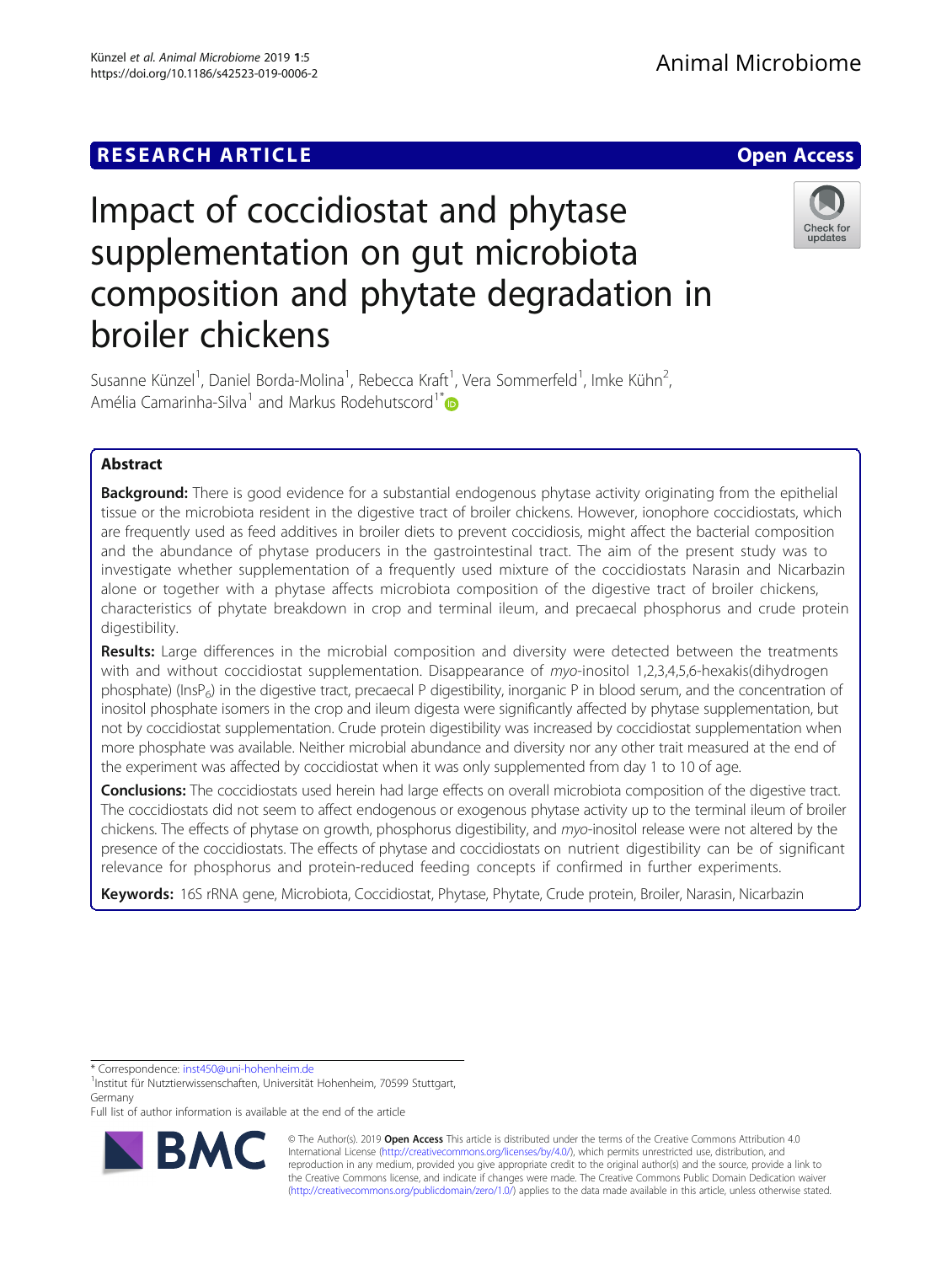# Background

Phosphorus (P) has several essential effects in birds´ metabolism, hence it is an important element in poultry nutrition. The main ingredients of poultry diets are plant seeds and by-products from seed processing. In these feed ingredients, P is mainly bound as myo-inositol 1,2, 3,4,5,6-hexakis(dihydrogen phosphate) (Ins $P_6$ ) and its salts (phytate), and in this form only partially available to poultry. Recent studies have shown a high potential for degradation of InsP<sub>6</sub> in the digestive tract (56 – 89 %) when broiler chickens were provided with diets having low P and calcium (Ca) contents and phytatedegrading enzymes (phytase) not added  $[1-4]$  $[1-4]$  $[1-4]$  $[1-4]$ . This points towards a substantial endogenous phytase activity originating from the epithelial tissue or the microbiota resident in the digestive tract [\[5,](#page-12-0) [6](#page-12-0)].

A comprehensive P digestibility ring test [[7\]](#page-12-0) has shown that P digestibility and  $InsP<sub>6</sub>$  disappearance until the end of the ileum (precaecal) in broilers varied to a large extent between different institutions although the same experimental diets were used by all participants of the ring test and the trial protocol was standardized [[8\]](#page-12-0). The authors speculated that coccidiostats used in the preexperimental phase in some but not all institutions have contributed to this variation by influencing phytaseproducing bacteria. Coccidiostats are a group of specific agents that are approved as feed additives (not meaning a medicinal product for therapy) in the EU [\[9](#page-12-0), [10](#page-12-0)] for prevention of coccidiosis. Ionophore coccidiostats are known to have an effect on the microbial composition of the gastrointestinal tract  $[11, 12]$  $[11, 12]$  $[11, 12]$  $[11, 12]$ . For example, Ludvigsen et al. reported a significant decrease of Clostridium perfringens in cecal content of narasin treated broilers [[13\]](#page-12-0). Some microorganisms are known as phytase producers, many of them belonging to Lactobacillus species, such as L. salivarius, L. brevis, L. plantarum and L. pentosus  $[14-17]$  $[14-17]$  $[14-17]$  $[14-17]$  $[14-17]$ . L. salivarius is often found to be part of the gut microbiota of broiler chickens, specifically in the crop [[18,](#page-12-0) [19](#page-12-0)]. Supplementation of antimicrobial products to poultry diets might change the proportion of phytase producing bacteria in the microbial community. A decrease of L. salivarius has been detected in caecal content of broiler chickens fed with diets supplemented with the antibacterial agent zinc bacitracin [\[20](#page-12-0)].

No study investigated effects of coccidiostats on P utilization in non-ruminants to date and only few studies investigated effects of antibacterial products. In broiler chickens and pigs, no significant effect of the antibacterial products tylosin or virginiamycin on precaecal P digestibility was found [\[21](#page-12-0)]. In other studies, the antibacterial agents virginiamycin and cyadox increased apparent P digestibility in pigs [[22,](#page-13-0) [23\]](#page-13-0). The authors are not aware of any studies investigating the effects of in-feed antimicrobials on  $InsP_6$  degradation in the digestive tract of broiler chickens and related microbiota composition.

Therefore, our objective was to study whether a widely used coccidiostat feed additive which is a mixture of a chemical (Nicarbazin) and an ionophore (Narasin) coccidiostat could affect  $InsP_6$  disappearance in the digestive tract, precaecal P digestibility, and the microbiota composition. The hypothesis was that coccidiostat supplementation reduces phytate breakdown through reduction of abundance of phytase-producing bacteria. Since phytase is a frequently used feed supplement and interactions between dietary P, Ca and phytase on measured traits have been observed [\[4,](#page-12-0) [24](#page-13-0)], the coccidiostat effect (Coc) was investigated at different P and Ca (P/Ca) and phytase (Phy) levels. These results could help explaining variations in the results of P metabolism studies. As an additional aspect, the effect of discontinued compared to continuous coccidiostat supplementation on traits measured at the end of the experiment was investigated.

# Results

# Performance traits

The initial bodyweight (BW) of broiler chickens was 42.8 g on d 1, and did not differ between treatments ( $P =$ 0.805; one-way analysis of variance (ANOVA)). Bodyweight and average daily gain (ADG) at the end of the experiment were affected by the interaction between P/Ca × Phy  $\times$  Coc (P = 0.033 and 0.045, respectively, Table [1](#page-2-0)). Average daily feed intake (ADFI) was increased by supplements of P/Ca, phytase, and coccidiostat with a significant  $P/Ca \times Phy$  interaction ( $P < 0.001$ ). Lowest values for each of the three traits were observed in treatment P/Ca-Phy-Coc-, and highest in  $P/Ca+Phy+Coc+$ . The  $P/Ca \times Phy$ interaction was significant for the gain-to-feed ratio (G:F)  $(P < 0.001)$ , with highest values for  $P/Ca+Phy+$  and  $P/Ca-$ Phy+, and lowest for P/Ca-Phy-. Each of these traits behaved in a very similar way when only data recorded in phase 2 are considered. In phase 1, both phytase and coccidiostat supplementation increased ADG, ADFI, and G:F.

# P, Ca and crude protein digestibility,  $\text{InsP}_6$  disappearance, and foot ash

Precaecal P digestibility was increased by phytase supplementation, at P/Ca- to a greater extent (28.7 percentage points) than at P/Ca+ (17.8 percentage points), which resulted in a  $P/Ca \times Phy$  interaction ( $P < 0.001$ ; Table [2\)](#page-3-0). Precaecal Ca digestibility was affected by the P/ Ca  $\times$  Coc interaction (P = 0.024), but P/Ca- showed clearly higher values for both levels of coccidiostat supplementation. Precaecal crude protein (CP) digestibility was significantly affected by an interaction between P/Ca  $\times$  Phy  $\times$  Coc (P = 0.050). The lowest CP digestibility was observed for treatment P/Ca-Phy+Coc- (76.2 %), and the highest for P/Ca+Phy+Coc+ (82.4 %). The combined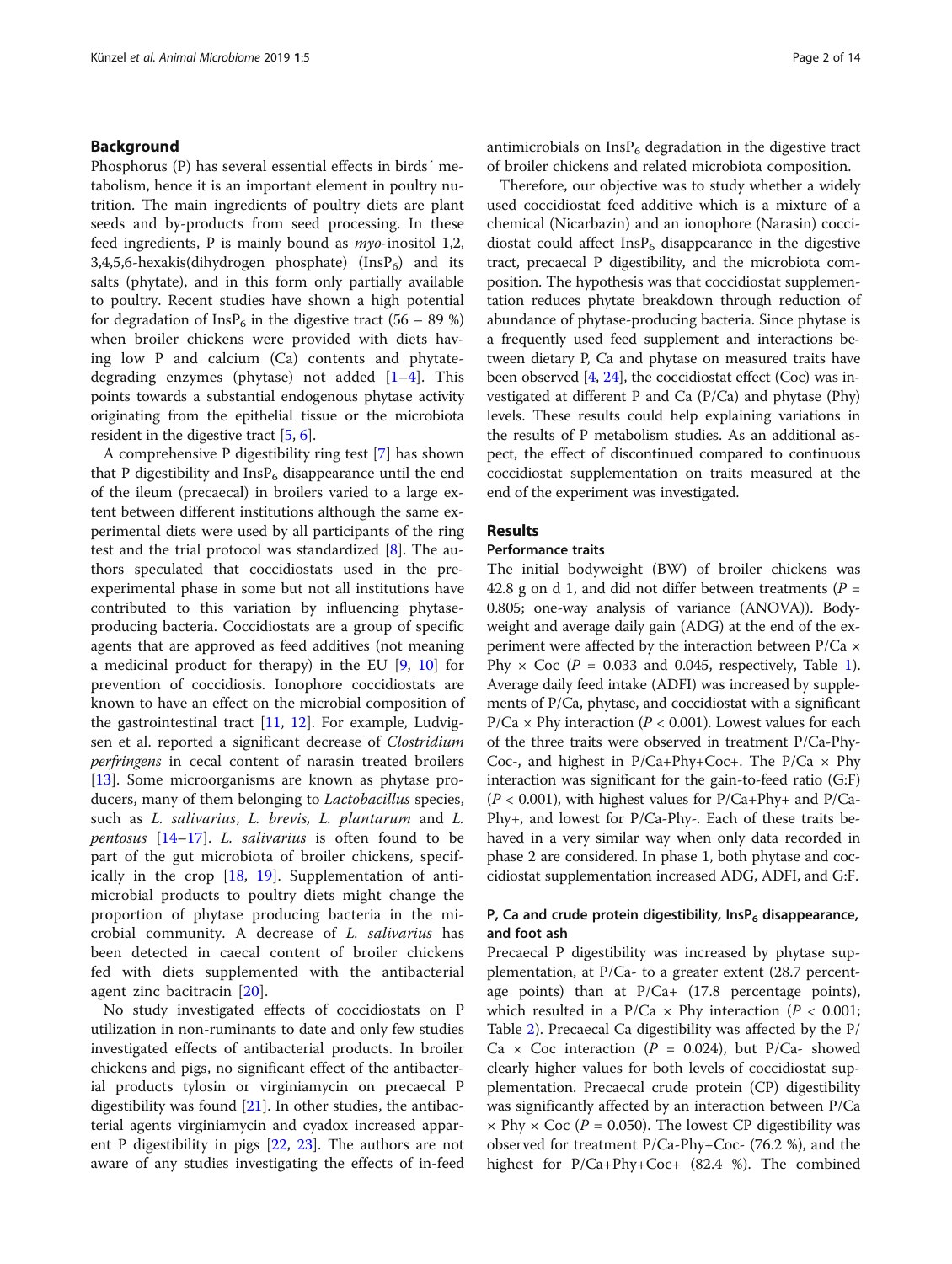|                    | Phase 1 (d1-10, $n=14$ pens) |                |                          | Phase 2 (d10-24/25) |             |         | Phase 1+2 (d1-24/25) |             |         | d24/25             |
|--------------------|------------------------------|----------------|--------------------------|---------------------|-------------|---------|----------------------|-------------|---------|--------------------|
|                    | <b>ADG</b><br>q/d            | <b>ADFI</b>    | G:F                      | ADG                 | <b>ADFI</b> | G:F     | ADG                  | <b>ADFI</b> | G:F     | <b>BW</b>          |
|                    |                              | q/d            | g/g                      | q/d                 | g/d         | g/g     | q/d                  | g/d         | g/g     | g                  |
| P/Ca-Phy-Coc-      | $\mathcal{N}_{-}$            | $\overline{a}$ | $\overline{\phantom{a}}$ | 35 <sup>e</sup>     | 50          | 0.71    | 28 <sup>f</sup>      | 37          | 0.76    | 703 <sup>d</sup>   |
| P/Ca-Phy-Coc+      |                              |                |                          | 40 <sup>d</sup>     | 56          | 0.72    | $32^e$               | 41          | 0.77    | $785$ <sup>d</sup> |
| P/Ca-Phy+Coc-      |                              |                |                          | $56^{bc}$           | 72          | 0.78    | $42^{bc}$            | 51          | 0.82    | 1018bc             |
| P/Ca-Phy+Coc+      |                              | ٠              |                          | 58 <sup>b</sup>     | 74          | 0.78    | 43 <sup>b</sup>      | 53          | 0.82    | 1049 <sup>b</sup>  |
| P/Ca+Phy-Coc-      | 17                           | 17             | 0.99                     | 53 <sup>c</sup>     | 68          | 0.78    | 39 <sup>d</sup>      | 48          | 0.81    | 965 <sup>c</sup>   |
| P/Ca+Phy-Coc+      | 18                           | 18             | 1.01                     | 54 <sup>c</sup>     | 70          | 0.77    | 40 <sup>cd</sup>     | 50          | 0.80    | 979 <sup>c</sup>   |
| P/Ca+Phy+Coc-      | 18                           | 18             | 1.02                     | $58^{\rm b}$        | 73          | 0.79    | 43 <sup>b</sup>      | 52          | 0.82    | 1046 <sup>b</sup>  |
| P/Ca+Phy+Coc+      | 19                           | 19             | 1.03                     | 64 <sup>a</sup>     | 80          | 0.80    | 47 <sup>a</sup>      | 57          | 0.83    | 1143 <sup>a</sup>  |
| $P/Ca-Phy-Coc\pm2$ | $\sim$                       | $\sim$         |                          | 37                  | 52          | 0.71    | 30                   | 39          | 0.77    | 752                |
| pooled SEM         | 0.3                          | 0.3            | 0.005                    | 1.3                 | 1.7         | 0.006   | 1.0                  | 1.2         | 0.005   | 26.1               |
|                    |                              |                |                          |                     | $P$ -values |         |                      |             |         |                    |
| P/Ca               | $\mathbf{H}^*$               |                |                          | < 0.001             | < 0.001     | < 0.001 | < 0.001              | < 0.001     | < 0.001 | < 0.001            |
| Phytase            | < 0.001                      | < 0.001        | < 0.001                  | < 0.001             | < 0.001     | < 0.001 | < 0.001              | < 0.001     | < 0.001 | < 0.001            |
| Coccidostat        | 0.001                        | 0.006          | < 0.001                  | 0.001               | < 0.001     | 0.662   | 0.001                | < 0.001     | 0.962   | 0.001              |
| P/CaxPhy           |                              |                | ٠                        | < 0.001             | < 0.001     | < 0.001 | < 0.001              | < 0.001     | < 0.001 | < 0.001            |
| P/CaxCoc           |                              |                |                          | 0.932               | 0.748       | 0.237   | 0.910                | 0.692       | 0.184   | 0.962              |
| PhyxCoc            | 0.849                        | 0.749          | 0.441                    | 0.536               | 0.725       | 0.803   | 0.588                | 0.738       | 0.825   | 0.600              |
| P/CaxPhyxCoc       |                              |                |                          | 0.030               | 0.083       | 0.069   | 0.045                | 0.099       | 0.108   | 0.033              |

<span id="page-2-0"></span>Table 1 Effect of the experimental diets on performance traits of broilers<sup>1</sup>

<sup>1</sup>ADG average daily gain, ADFI average daily feed intake, G:F feed consumption, BW bodyweight; n = 7 pens unless otherwise stated  $\frac{2}{3}$ 

<sup>2</sup> Additional treatment, was not part of the three-factorial analysis

\*Only P/Ca+ treatments in phase 1

 $^{\text{a-f}}$ Means within a column not showing a common superscript differ (P  $\leq$  0.05)

supplementation of phytase and coccidiostat had an increasing effect on precaecal CP digestibility at both P/Ca levels.

In the crop,  $InsP_6$  disappearance was increased by phytase supplementation by 70.5 percentage points  $(P < 0.001)$ . For the InsP<sub>6</sub> disappearance up to the terminal ileum, the P/Ca x Phy interaction was significant ( $P < 0.001$ ) with greater disappearance found at the low P/Ca level. Coccidiostat supplementation had no effect. The highest value was observed for P/  $Ca-Phy+$  (87.3 %), lowest for  $P/Ca+Phy-$  (12.1 %). For foot ash, either expressed as total amount or percentage, the three-way interaction was significant  $(P = 0.005$  and 0.002, respectively). Both P/Ca and phytase supplementation increased food ash. Coccidiostat increased foot ash at P/Ca-, but decreased it at the higher P/Ca level in the absence of phytase.

#### Blood metabolites

In blood serum, inorganic phosphate  $(P_i)$  and Ca concentrations were influenced by the interaction between  $P/Ca \times Phy$ , but not by coccidiostat (Table [3](#page-4-0)). The P<sub>i</sub> concentration was increased by both P/Ca and phytase supplementation. In contrast, Ca was highest in P/Ca-

Phy- and decreased upon P/Ca and phytase supplementation. Serum alkaline phosphatase (ALP) activity was decreased by P/Ca supplementation ( $P < 0.001$ ). The significant interaction between Phy  $\times$  Coc (P = 0.044) was caused by a decreased ALP level with supplementation of coccidiostat, phytase, or both. Myo-inositol (MI) in blood plasma was not affected by coccidiostat supplementation, but decreased by  $P/Ca$  (by 0.06 mmol/l;  $P < 0.001$ ) and increased by phytase supplementation (by 0.15 mmol/ l;  $P < 0.001$ ).

### Inositol phosphates and pH in crop and ileal digesta

The pH in crop digesta was not affected by the experimental diets (Additional file [1](#page-12-0): Table S1). The concentration of Ins(1,2,3,4,5) $P_5$  in crop digesta was decreased by phytase supplementation, at P/Ca- to a higher extend than at P/Ca+, and increased by coccidiostat supplementation when phytase was not added ( $P = 0.020$ ). Phytase supplementation decreased Ins $P_6$  and Ins(1,2,4,5,6) $P_5$  concentrations, but increased concentrations of  $InsP_{3x}$  and  $Ins(1,2,5,6)P_4$  in crop digesta.  $Ins(1,2,4,5,6)P_5$ ,  $Ins(1,2,3,4,$  $5)P_5$  and Ins(1,2,5,6) $P_4$  were the only Ins $P_{4-5}$  analysed in crop digesta, whereas further isomers of these InsPs occurred in ileal digesta (Additional file [1](#page-12-0): Table S2). In ileal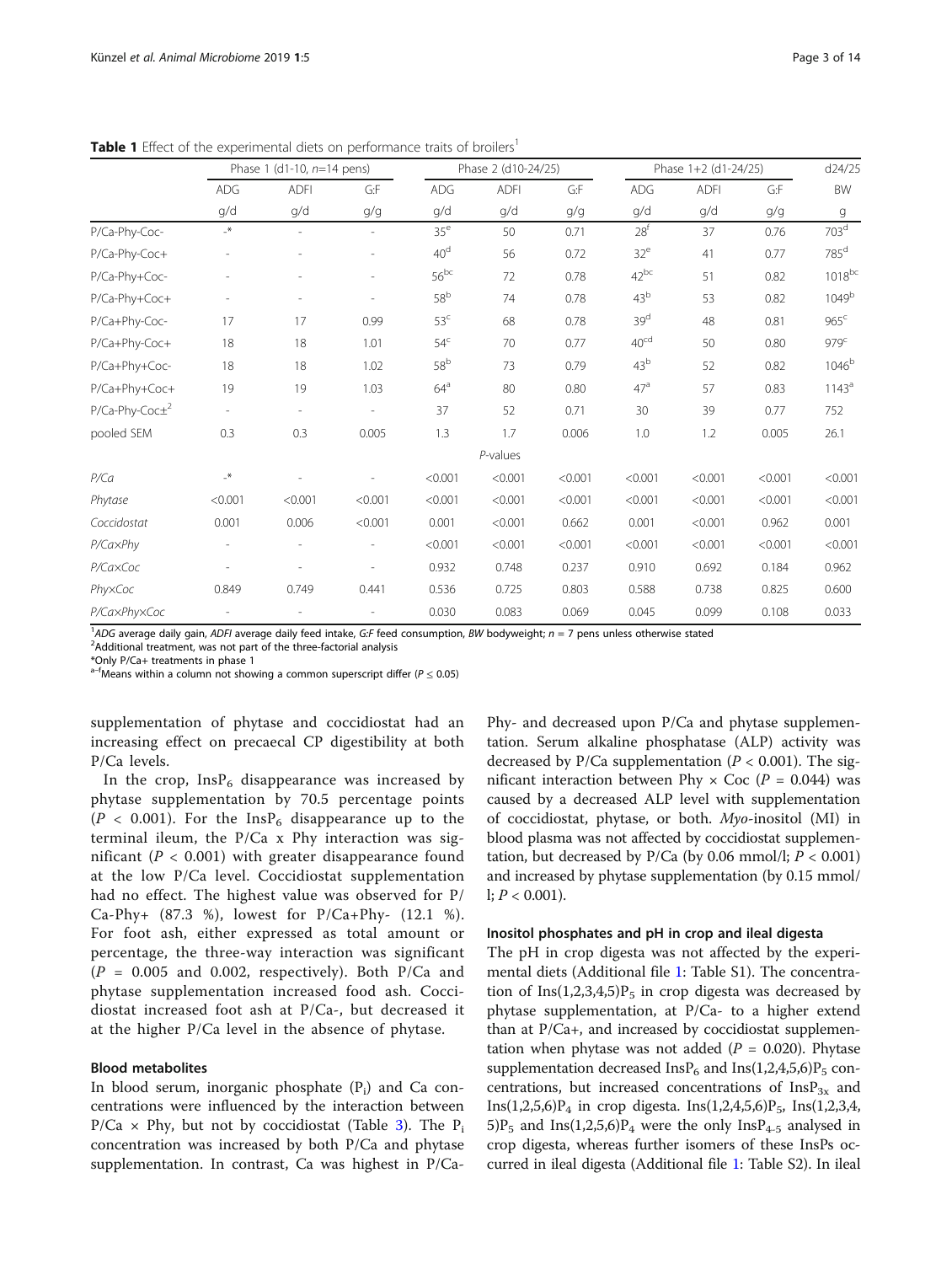<span id="page-3-0"></span>Table 2 Effect of the experimental diets on precaecal nutrient digestibility, InsP<sub>6</sub> disappearance<sup>1</sup>, and foot ash<sup>2</sup>

|                    | P digestibility | Ca digestibility | CP digestibility      | Crop $InsP6$<br>disappearance | lleum InsP <sub>6</sub><br>disappearance | Foot ash          | Foot ash          |
|--------------------|-----------------|------------------|-----------------------|-------------------------------|------------------------------------------|-------------------|-------------------|
|                    | %               | $\%$             | $\%$                  | $\%$                          | $\%$                                     | mq                | % of DM           |
| P/Ca-Phy-Coc-      | 47.1            | 64.0             | 77.6 <sup>de</sup>    | $-1.7$                        | 47.7                                     | $568^e$           | 9.4 <sup>f</sup>  |
| P/Ca-Phy-Coc+      | 48.0            | 61.1             | 77.5 <sup>de</sup>    | 4.5                           | 48.6                                     | 639 <sup>d</sup>  | 9.9 <sup>e</sup>  |
| P/Ca-Phy+Coc-      | 76.1            | 62.8             | $76.2^e$              | 71.4                          | 88.0                                     | 1079 <sup>c</sup> | $13.3^{d}$        |
| P/Ca-Phy+Coc+      | 76.4            | 60.1             | $81.6$ <sup>abc</sup> | 80.5                          | 86.6                                     | 1074 <sup>c</sup> | 13.1 <sup>d</sup> |
| P/Ca+Phy-Coc-      | 45.7            | 39.9             | 79.7bcd               | $-0.7$                        | 11.6                                     | $1146^{b}$        | $14.4^{b}$        |
| P/Ca+Phy-Coc+      | 46.5            | 44.6             | 82.1 <sup>ab</sup>    | 2.8                           | 12.6                                     | $1077^{\circ}$    | 13.9 <sup>c</sup> |
| P/Ca+Phy+Coc-      | 63.0            | 39.3             | 79.5 <sup>cd</sup>    | 63.9                          | 77.3                                     | $1277^a$          | 14.9 <sup>a</sup> |
| P/Ca+Phy+Coc+      | 64.8            | 39.5             | $82.4^{\circ}$        | 70.9                          | 76.2                                     | 1281 <sup>a</sup> | 14.8 <sup>a</sup> |
| $P/Ca-Phy-Coc\pm3$ | 47.3            | 63.1             | 76.5                  | $-0.1$                        | 50.3                                     | 606               | 9.5               |
| pooled SEM         | 1.92            | 1.54             | 1.28                  | 5.51                          | 2.77                                     | 22.2              | 0.12              |
|                    |                 |                  |                       | $P$ -values                   |                                          |                   |                   |
| P/Ca               | < 0.001         | < 0.001          | < 0.001               | 0.286                         | < 0.001                                  | < 0.001           | < 0.001           |
| Phytase            | < 0.001         | 0.079            | 0.277                 | < 0.001                       | < 0.001                                  | < 0.001           | < 0.001           |
| Coccidostat        | 0.489           | 0.854            | < 0.001               | 0.126                         | 0.927                                    | 0.977             | 0.257             |
| P/CaxPhy           | < 0.001         | 0.437            | 0.282                 | 0.327                         | < 0.001                                  | < 0.001           | < 0.001           |
| P/CaxCoc           | 0.793           | 0.024            | 0.968                 | 0.770                         | 0.970                                    | 0.013             | 0.024             |
| PhyxCoc            | 0.937           | 0.354            | 0.022                 | 0.696                         | 0.565                                    | 0.940             | 0.525             |
| P/CaxPhyxCoc       | 0.757           | 0.295            | 0.050                 | 0.964                         | 0.982                                    | 0.005             | 0.002             |

 $n=7$  pens<br> $n=70$  bire  $n=70$  birds

<sup>3</sup>Additional treatment, was not part of the three-factorial analysis

 $a-e$ Means within a column not showing a common superscript differ ( $P \le 0.05$ )

digesta, the P/Ca  $\times$  Phy interaction was significant for InsP<sub>6</sub> and Ins(1,2,4,5,6) $P_5$  ( $P < 0.001$ ). Both were increased by P/Ca and decreased by phytase supplementation. The remaining isomers, except  $Ins(1,5,6)P_3$ , were increased by P/Ca supplementation. Phytase supplementation decreased Ins(1,2,3,4,6)  $P_5$  and increased Ins(1,2,5,6) $P_4$  and Ins $P_{3x}$  concentrations. The coccidiostat alone had no effect on InsPs degradation but increased concentration of  $InsP_{3x}$  ( $P = 0.049$ ) in combination with phytase. Ileal pH was increased by 0.4 by both P/ Ca and coccidiostat supplementation. The MI concentration in ileal digesta was significantly affected by P/Ca x Phy interaction ( $P = 0.013$ ). P/Ca supplementation reduced ileal MI concentration (by  $1.3 - 2.0$  g/kg DM), while phytase increased it (by  $1.2 - 1.9$  g/kg DM). There was a trend towards coccidiostat addition increasing ileal MI ( $P = 0.090$ ).

### Microbial communities in the crop and ileum

The microbial composition was significantly different between crop and ileum ( $P = 0.001$ ) and between the eight dietary treatments in both crop and ileum ( $P < 0.001$ ) (Additional file [1](#page-12-0): Table S3A). Specifically, for both ileum and crop, the treatments supplemented with coccidiostat were significantly different from the non-supplemented  $(P = 0.001,$  Fig. [1a](#page-4-0) and b). The interaction section  $\times$ treatment was not significant.

A total of 592 operational taxonomic units (OTUs) were shared between crop and ileum, 62 OTUs appeared only in the crop and 27 only in the ileum (Additional file [1](#page-12-0): Figure S1A). The ten most abundant OTUs were detected in both sections and taken together they accounted for a relative abundance ranging from 95.7 % (P/Ca+Phy-Cocileum) to 99.1 % (P/Ca-Phy+Coc- crop). Within these OTUs, the phylum Firmicutes and the genus Lactobacillus were identified as the most abundant.

The P/Ca  $\times$  Coc interaction was significant (P = 0.008) for the crop and the  $P/Ca \times Phy \times Coc$  interaction for the ileum  $(P = 0.044,$  Additional file [1:](#page-12-0) Table S3A). In both sections, three main groups were observed at a similarity percentage of 76 % in the crop and 70 – 76 % in the ileum (Fig. [1](#page-4-0)a and b, Additional file [1](#page-12-0): Figure S2A and B). The first group comprised mainly samples from treatment P/Ca-Phy-Coc-, the second group all treatments supplemented with coccidiostat, and the third group consisted of treatments without coccidiostat supplementation, but with the high level of P/ Ca or phytase or both. Coccidiostat supplementation resulted in a lower diversity (Shannon-Weaver index (H´)) in the microbial composition in crop and ileal digesta compared to treatments without coccidiostat (Fig. [2\)](#page-5-0).

The number of OTUs differed between the treatments. In the crop, 121 (18.5 %) OTUs were detected as part of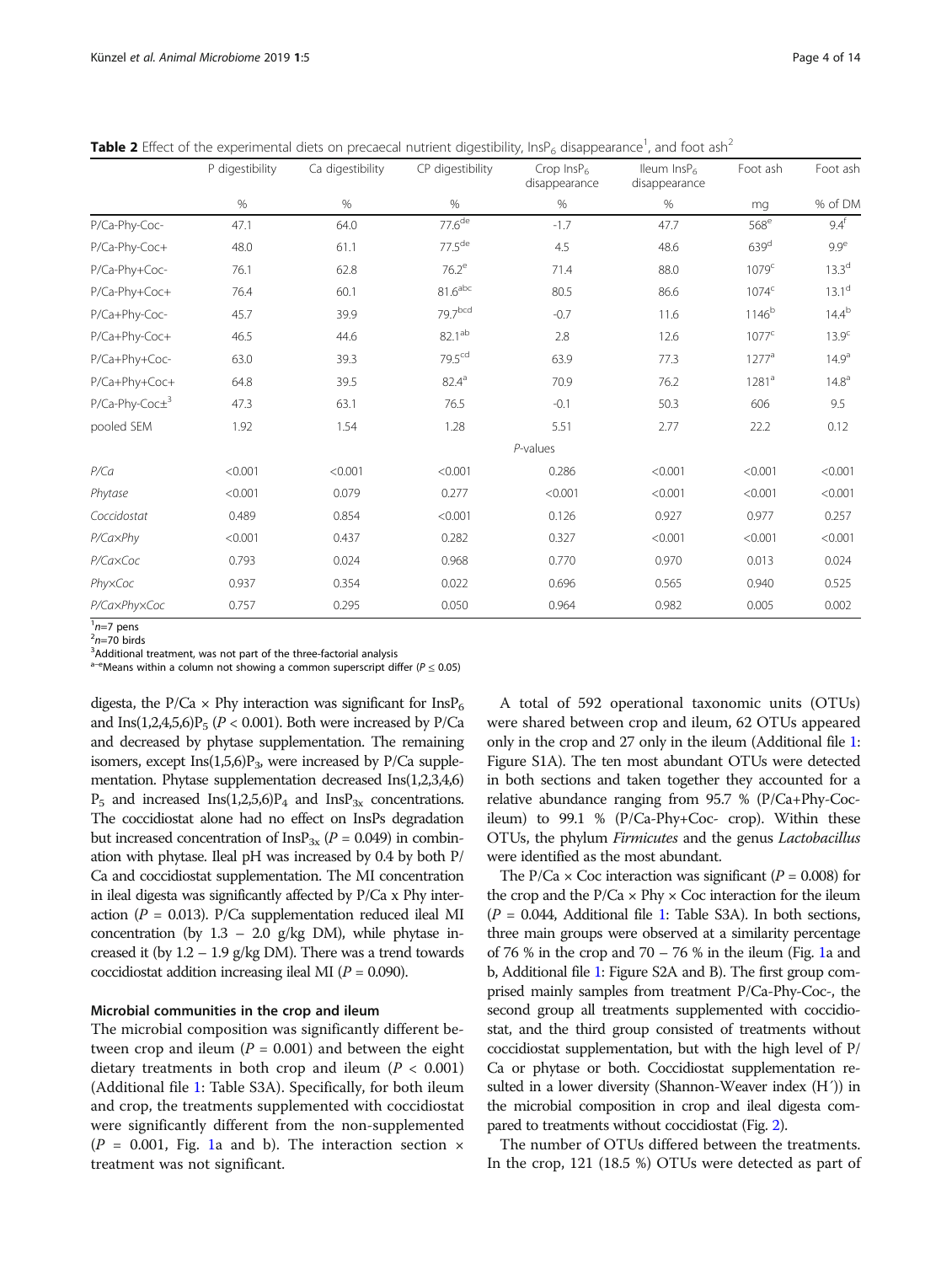P/CaxPhyxCoc 0.515 0.397 0.787 0.082 <sup>1</sup>P<sub>i</sub>: inorganic phosphate, Ca: calcium and ALP: alkaline phosphatase in blood serum; myo-inositol in blood plasma;  $n=14$  birds

P/CaxPhy <0.001 0.001 0.904 0.071 P/Ca×Coc 0.173 0.954 0.586 0.054 Phy×Coc 0.199 0.412 0.044 0.851

<sup>2</sup>Additional treatment, was not part of the three-factorial analysis

the core microbiota shared between all treatments (Additional file [1](#page-12-0): Figure S1B). Treatment P/Ca-Phy-Coc+ had the lowest number of OTUs (334), whereas treatment P/Ca-Phy-Coc- had the largest (416). In the ileum, 86 OTUs (13 %) were commonly present across all treatments (Additional file [1:](#page-12-0) Figure S1C). The lowest amount of detected OTUs was found in treatment P/Ca-Phy+Coc+ (264), and the highest was detected in treatment P/Ca+Phy-Coc- (333).

Lactobacillus helveticus (OTU1) was the most dominant OTU in both sections. Birds were colonized in higher abundance by this OTU when the coccidiostat was supplemented (Fig. [3\)](#page-6-0). The highest abundance (56.5 % in the crop and 67.4 % in the ileum) occurred in treatment P/Ca-Phy-Coc+. Among the treatments without coccidiostat supplementation, the highest abundance of OTU1 was detected in treatment P/Ca+Phy+Coc- with 41 % in the crop and 46.7 % in the ileum. Lactobacillus crispatus (OTU2) was the second most abundant OTU in treatments with coccidiostat supplementation, with the highest abundance in treatment P/Ca+Phy-Coc+ (21 % in crop and 24.3 % in ileum). In treatments without coccidiostat supplementation, Lactobacillus taiwanensis (OTU3) was the second most abundant OTU in the crop and the ileum (with exception of P/Ca-Phy-Coc-). For this OTU, the highest abundance was observed in treatment P/Ca-Phy-Coc- with 35 % in the crop and 25 % in the ileum. The abundance of *Lactobacillus vaginalis* (OTU4) in the crop was higher in treatments with coccidiostat supplementation compared to those without. The abundance of Lactobacillus reuteri (OTU5) seems not to follow a specific pattern, while Lactobacillus salivarius (OTU7) was decreased in both ileum and crop

# Effects of discontinued coccidiostat supplementation

upon coccidiostat supplementation.

When birds were provided with a diet containing the coccidiostat only in phase 1 (treatment P/Ca-Phy-Coc±), they did not significantly differ from the treatment P/ Ca-Phy-Coc- in any of the analyzed traits and in microbiota composition at the end of the experiment (Additional file [1](#page-12-0): Figure S3, Table 3B and Additional file [1:](#page-12-0) Table S4, S5 and S6). However, measured  $P_i$  and Ca in blood serum, foot ash, MI in the terminal ileum, crop  $InsP<sub>6</sub>$  disappearance, and  $Ins(1,2,3,4,5)P_5$  concentration were significantly lower

P<sub>i</sub> Ca ALP Myo-inositol mmol/l mmol/l U/l mmol/l P/Ca-Phy-Coc- 1.2 3.1 9239 0.33 P/Ca-Phy-Coc+ 1.4 3.3 6525 0.31 P/Ca-Phy+Coc- 2.2 2.6 7368 0.48 P/Ca-Phy+Coc+ 2.5 2.6 6281 0.40 P/Ca+Phy-Coc- 2.6 2.6 6753 0.23 P/Ca+Phy-Coc+ 2.5 2.7 4292 0.22 P/Ca+Phy+Coc- 2.7 2.5 4745 0.39 P/Ca+Phy+Coc+ 2.9 2.6 4407 0.43  $P/Ca-Phy-Coc\pm^2$  1.2 2.9 8457 0.30 pooled SEM 0.09 0.12 657.7 0.023 P-values P/Ca <0.001 <0.001 <0.001 <0.001 Phytase <0.001 <0.001 0.031 <0.001 Coccidostat 0.056 0.231 0.001 0.296

<span id="page-4-0"></span>Table 3 Effect of the experimental diets on P<sub>i</sub>, Ca, ALP and  $m$ vo-inositol in the blood

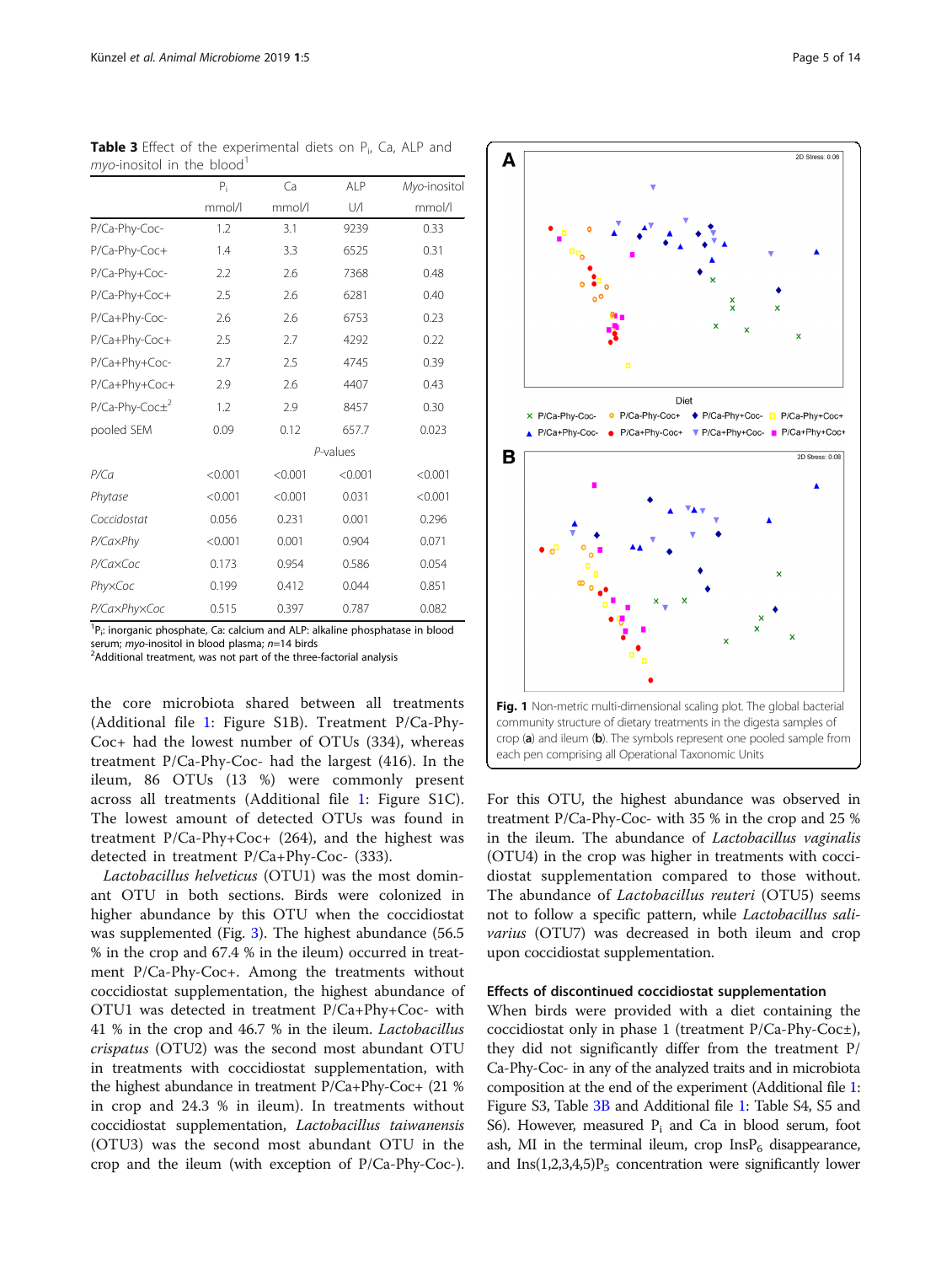<span id="page-5-0"></span>

in treatment P/Ca-Phy-Coc± than in P/Ca-Phy-Coc+. Microbial communities significantly differed between treatments P/Ca-Phy-Coc- or P/Ca-Phy-Coc± and P/ Ca-Phy-Coc+.

The microbial communities had a similar distribution in the non-metric multidimensional scaling plots (nMDS) for the treatments P/Ca-Phy-Coc- and P/Ca-Phy-Coc±, but not for treatment P/Ca-Phy-Coc+ (Additional file [1:](#page-12-0) Figure S3). Differences in the abundance were mainly observed for OTU1 and OTU3, which were particularly dominant in crop and ileum. The abundance of L. helveticus (OTU1) was higher in treatment P/Ca-Phy-Coc+ (57 % in crop and 67 % in ileum) compared to P/Ca-Phy-Coc- (21 % in crop and 25 % in ileum) and P/Ca-Phy-Coc± (31 % in the crop and 35 % in ileum; Additional file [1:](#page-12-0) Figure S4). L. taiwanensis (OTU3) was significantly more abundant in treatments P/Ca-Phy-Coc± (31 % in crop and 20.4 % in ileum) and P/Ca-Phy-Coc- (35 % in the crop and 25 % in the ileum) than in treatment P/Ca-Phy-Coc+ (< 1 % in both crop and ileum).

# **Discussion**

This study investigated for the first time interactive effects of coccidiostat, phytase, and P/Ca supplementation on phytate degradation and related traits. Dietary phytase supplementation increased  $InsP_6$  degradation while P/Ca supplementation reduced it, which has been observed and discussed before [[3,](#page-12-0) [4,](#page-12-0) [25\]](#page-13-0). Therefore, the subsequent discussion will focus on effects of the coccidiostat supplementation and the interactions with P/Ca and phytase.

# Phytate degradation

The hypothesis that coccidiostat supplementation reduced the abundance of phytase producing microorganisms and

thus phytate breakdown in the digestive tract of broilers has to be rejected. Substantial differences in microbiota composition between treatments were found, especially between the diets supplemented with coccidiostat or not. It is likely that the change in the composition was caused by the ionophore agent of the supplemented coccidiostat product. In contrast to nicarbazin, ionophore coccidiostats like narasin have antibacterial effects [\[11](#page-12-0)–[13](#page-12-0), [26](#page-13-0)]. However, coccidiostat supplementation did not significantly affect Ins $P_6$  disappearance, precaecal P digestibility,  $P_i$  in blood serum, and concentration of most of the InsP isomers in crop and ileum digesta. The coccidiostat supplementation tended to increase MI concentration in the ileum, suggesting that the coccidiostat may have had an effect on intestinal phosphatases. Nevertheless, precaecal P digestibility was unaffected, indicating that any effect on phosphatases was not of much relevance.

The existence of interactions between the chicken intestinal microbiota and the diet is well described [[27](#page-13-0)–[29\]](#page-13-0). Nonetheless, there are only few studies using next-generation sequencing to investigate the effect of a coccidiostat on the caecal microbiota in chickens. In one study, monensin decreased the abundance of OTUs from the genus Lactobacillus, Enterococcus, and Roseburia, while it increased the abundance of Coprococ-cus and Anaerofilum [\[12\]](#page-12-0). Also in the present study, significant changes in some Lactobacillus species, which was the most abundant genus, were detected. Phytase activity has been reported to exist in different strains of *Lactoba*cillus, e.g., in L. plantarum, L. fermentum, L. sanfrancisensis, L. reuteri and L. salivarius [[14](#page-12-0), [30](#page-13-0)–[33\]](#page-13-0). In the NCBI database, a coding region comprising the phytase gene (accession Nr: KQ961566) in a strain of L. crispatus isolated from humans was found. In the present study, L. helveticus was more abundant in the crop and ileum when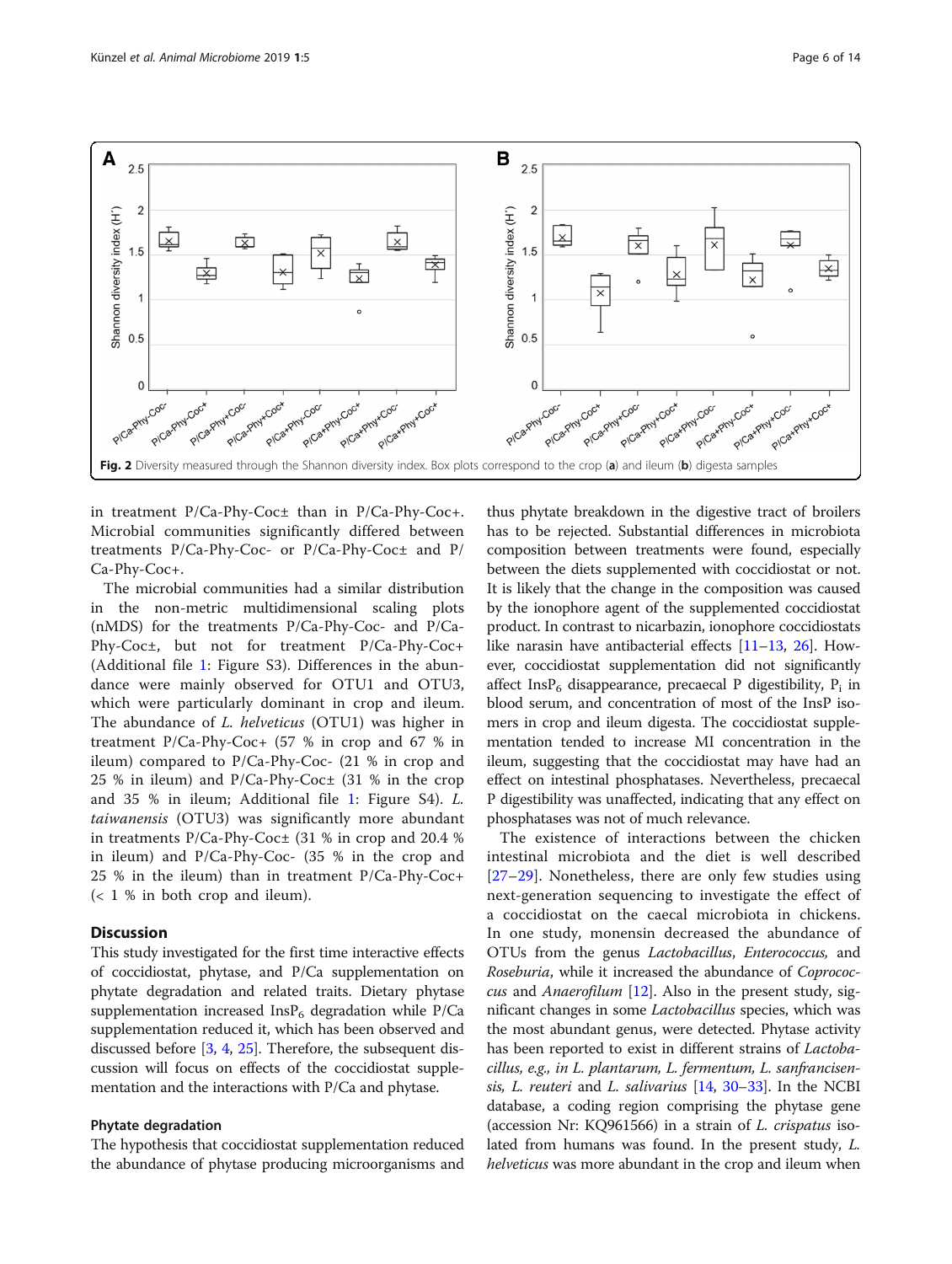<span id="page-6-0"></span>

diets contained the coccidiostat supplementation while L. taiwanensis and L. salivarius were decreased in abundance. L. crispatus only increased with coccidiostat supplementation at P/Ca+ and L. vaginalis only in the crop. The abundance of *L. reuteri* was not affected by coccidiostat supplementation. Of note, although the abundance of species with potential phytase activity was changed, this was not reflected by changes in phytate degradation. Therefore, it is possible that either the major phytase producing microorganisms were not affected by coccidiostat supplementation, or phytase producing microorganisms have generally a very restricted influence on phytate degradation, or compensatory mechanisms were involved. Potential compensatory mechanisms could be an increasing abundance of other phytase producing species to compensate for those that were decreased, an intensification of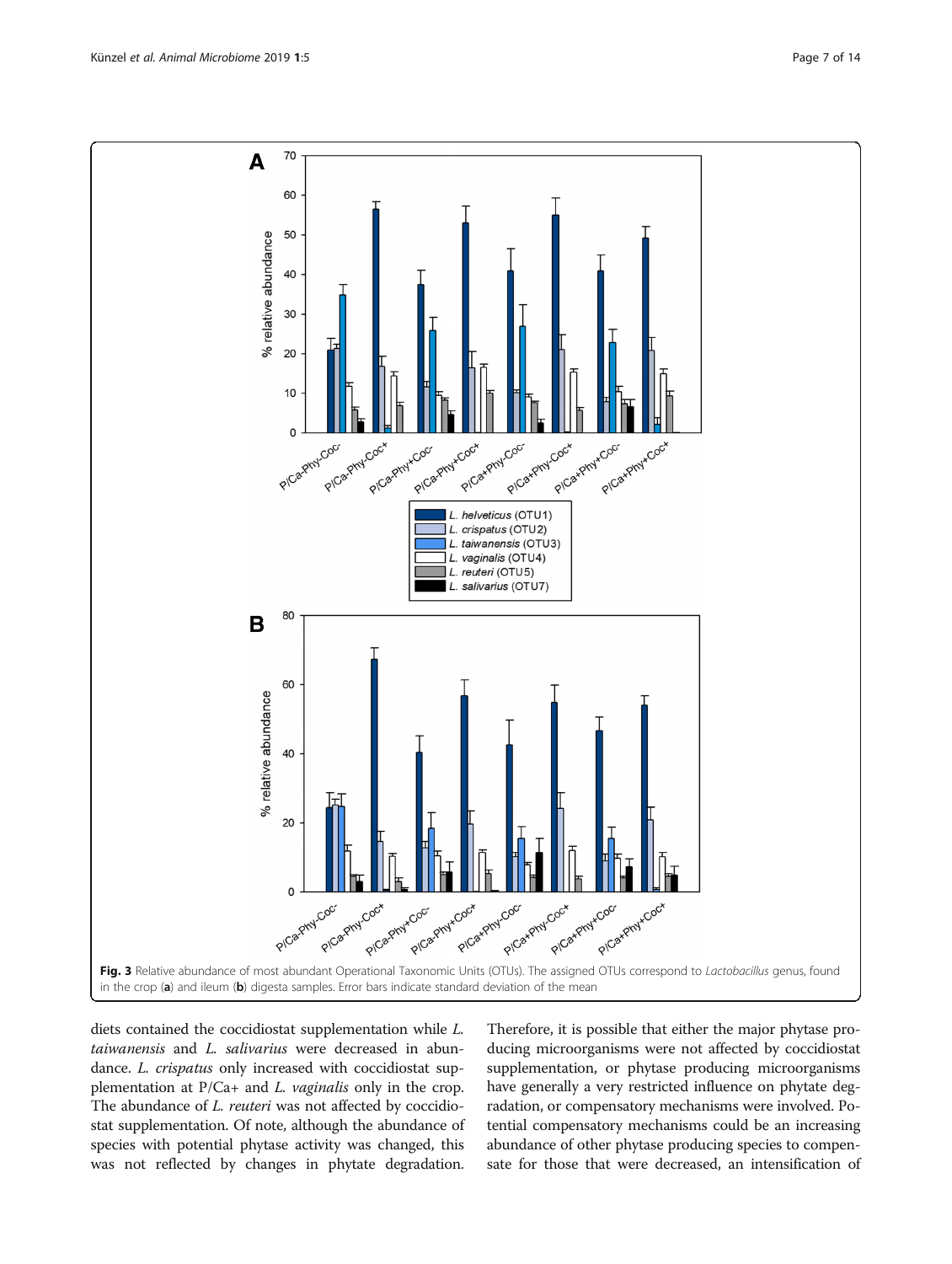mucosa-derived phytase activity, or a higher phytate degradation activity of those bacterial species remaining to exist in the presence of coccidiostats.

The relevance of mucosa-derived phytase for phytate degradation in the gut lumen is supposed to be low because of their localization in the brush-border membrane [\[5\]](#page-12-0). However, in a study with gnotobiotic broiler chickens, substantial amounts of  $InsP<sub>6</sub>$  disappeared until the end of the ileum when a low P/Ca diet without phytase supplementation was fed  $[6]$  $[6]$ . This points towards a high contribution of mucosa derived phytase to precaecal Ins $P_6$  disappearance. In the present study, the pattern of InsP isomers was only marginally influenced by coccidiostat supplementation, suggesting that the steps of phytate degradation and involved phytase producers did not change. Perhaps, mucosa-derived phytase overall contributes more to  $InsP<sub>6</sub>$  degradation than microbiotaderived phytase as often assumed.

Another explanation for the lack of effects on  $InsP<sub>6</sub>$ disappearance could be a higher efficiency of remaining bacterial species. Species diversity was lower in the crop and ileum when the coccidiostat was supplemented. In a study using kakapo birds' faeces, microbial diversity and abundance of cellulolytic microorganisms were low, but degradation of cellulose substrates was high [\[34](#page-13-0)]. These authors concluded that taxonomic diversity alone does not accurately reflect the 'true' functional diversity within an ecosystem. In cows, a high feed efficiency was found to be related to a lower richness of the rumen microbiome [\[35](#page-13-0)]. In obese humans, low microbial diversity in faecal samples was coupled with high energy use from the food [[36](#page-13-0)]. Therefore, the decrease of the microbiota diversity in the present study could have implied positive effects for the host and lead to higher phytase activity of the remaining microorganisms. Such mechanism would help to explain that the reduction in microbial diversity with coccidiostat administration was not coupled with an affect phytate degradation.

Although precaecal  $InsP_6$  disappearance and P digestibility were not influenced by coccidiostat supplementation, ALP activity in blood serum was decreased by P/ Ca, phytase, and coccidiostat supplementation. Increased ALP activity in the serum is associated with skeletal disorders or liver dysfunction and may be related to Ca or P deficiency or an undesirable Ca:P ratio in the diet [[37,](#page-13-0) [38](#page-13-0)]. A down-regulation of this enzyme with increased availability of P has been reported [[39\]](#page-13-0). This relationship was confirmed by the present study, where negative correlations between ALP activity and  $P_i$  in blood serum (r = -0.489,  $P < 0.001$ ), and between ALP and foot ash amount ( $r = -0.611$ ,  $P < 0.001$ ) existed. It remains unclear though that the coccidiostat supplementation increased bone ash at P/Ca- but reduced it at P/Ca+. Because this coccidiostat effect disappeared in the

presence of phytase, it is likely that animals might be more sensitive to P/Ca imbalances in the presence of the coccidiostats. The higher ileal pH in the presence of the coccidiostat might have reduced mineral solubility, possibly by calcium phosphate precipitation.

#### Crude protein digestibility

In the present study, CP digestibility values were increased by coccidiostat supplementation when more P was available, either due to phytase or mineral P supplementation. A similar effect was observed by McCormick et al. [[21\]](#page-12-0). They found a significantly increased precaecal N digestibility in P deficient diets when phytase and the antibacterial products tylosin or virginiamycin were supplemented, but no single effect of phytase or the antimicrobials.

Effects of phytase supplementation on precaecal CP and amino acid (AA) digestibility exist, but effects are not consistent in literature. Explanations for phytase effect on AA digestibility include the release of protein from protein-phytate complexes and the reduction of negative impact of phytate on digestive enzymes [\[40](#page-13-0)]. In the present study, AAs were not analyzed, but the precaecal CP digestibility was not increased by the phytase supplementation alone. Increased CP digestibility as a result of phytase being more effective in reducing phytate-protein-complexes in the presence of coccidiostat seems unlikely. If this was the case,  $InsP<sub>6</sub>$  disappearance would increase when both products were used together. Of note, the coccidiostat supplementation significantly increased pH in ileal digesta from 6.3 to 6.7, which was highly correlated with precaecal CP digestibility ( $r = 0.816$ ;  $P < 0.001$ ). This increment in pH probably did not support phytate hydrolysis because the supplemented phytase acts most efficient within an optimum pH of 3.5-5.0 [\[41](#page-13-0)] and the pH in the lower small intestine is less relevant for phytase. Also, increased ileal pH will promote phytate precipitation which is contrasting to the observations on InsP degradation. Therefore, it is more likely that the observed coccidiostat effect was caused by a decrease in microbial protein production, leading to an increased precaecal CP digestibility. In treatments that included the coccidiostat supplementation, negative correlations between the CP digestibility and the presence of some OTUs (2, 3, 4, 5, and 7, assigned to L. crispatus, L. taiwanensis, L. vaginalis, L. reuteri, and L. salivarius) were observed. In the low P/ Ca treatment without phytase, coccidiostat supplementation did not affect CP digestibility. Possibly a lack of P in the P/Ca reduced diets without phytase supplementation made it impossible for the birds to absorb more AA due to the importance of phosphate for membrane function and transporters like the Na/K-ATPase pump, which are necessary for AA absorption [[42](#page-13-0)].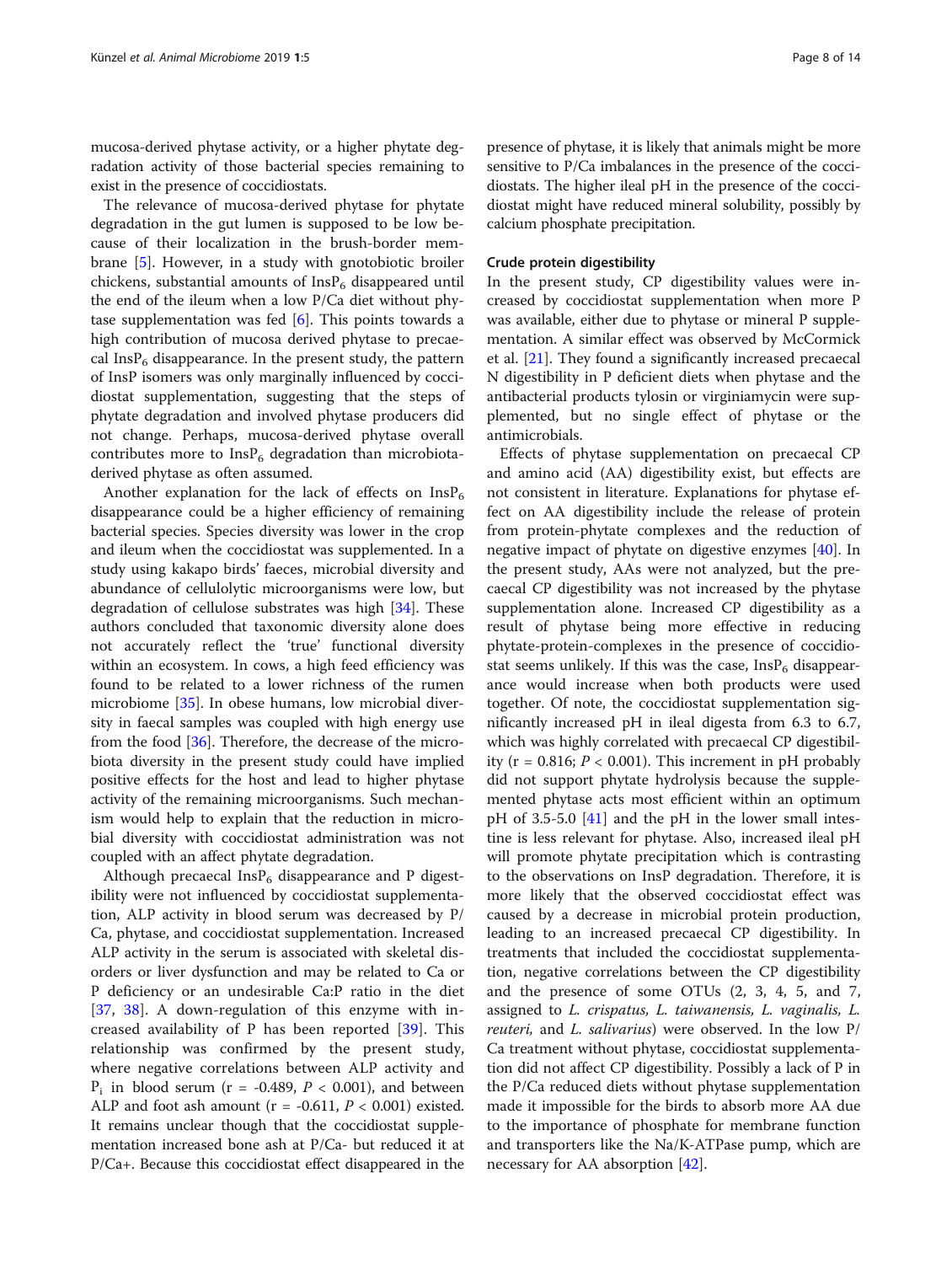Another explanation for the increased CP digestibility could be a reduction of endogenous losses by coccidiostat and phytase supplementation. Coccidiostat supplementation may decrease endogenous losses for instance by extending the digesta retention time [[43\]](#page-13-0) or affecting the activity of digestive enzymes [\[44](#page-13-0), [45\]](#page-13-0). Phytate is known to increase mucin production and endogenous AA losses [[46,](#page-13-0) [47](#page-13-0)]. This effect was shown to be reduced by phytase supplementation [\[46,](#page-13-0) [48](#page-13-0)]. The combination of coccidiostat and phytase supplementation and the high availability of P could have led to the highest observed CP digestibility in treatment P/Ca+Phy+Coc+ resulting in the significant interaction between those supplements. Because our attempts to explain the effects on CP digestibility were speculative, more experiments should be done using different coccidiostats and phytase supplements and including AA analysis of the digesta. Further, it should be determined if the effect of coccidiostats on precaecal CP digestibility is correlated with microbial protein production.

#### Effect of discontinued coccidiostat supplementation

The additional treatment P/Ca-Phy-Coc± was implemented to study the effect of a coccidiostat supplement only during the starter phase on traits measured at the end of the experiment. This treatment contained the coccidiostat in phase 1, but not in phase 2 and was therefore compared to treatments P/Ca-Phy-Coc- and P/ Ca-Phy-Coc+. Microbial abundance and diversity, and all other traits did not differ between the treatments P/ Ca-Phy-Coc± and P/Ca-Phy-Coc- at the end of the experiment. This is remarkable considering that the early phase post-hatch is important for establishment of the gut microbial community in broiler chickens. At the time of hatching, the gastrointestinal environment is nearly sterile and with ageing, the microbial population increases and becomes more complex [\[44](#page-13-0), [49](#page-13-0)]. In the present study, results indicated that the coccidiostat supplementation in phase 1 did not influence the microbial composition, or that the microbiota has adapted during phase 2 after the removal of the coccidiostat. Coccidiostat supplementation increased performance traits during phase 1. This may be seen to contradict the view of the coccidiostat not having an effect in early stage post hatch.

Significant differences in microbiota composition existed between treatments P/Ca-Phy-Coc± and P/Ca-Phy-Coc+, but not between P/Ca-Phy-Coc± and P/Ca-Phy-Coc-. For some other traits, in particular ADG, ADFI, and BW during the whole trial, treatment P/Ca-Phy-Coc± was not significantly different from the other two treatments. This indicates again towards an adaptation of the microbiota. A similar observation was made in a pig study, where precaecal AA digestibility was

increased when virginiamycin was added to the diets, potentially induced by changes in the microbiota [\[50](#page-13-0)]. After removal of virginiamycin from the diet, this effect did no longer exist.

Based on our results, it is not expected that a mixture of Narasin and Nicarbazin in the early phase of the experiment has an influence on microbiota and P digestibility at the end of the experiment.

# Conclusions

We conclude that a mixture of the coccidiostats Narasin and Nicarbazin had no discernible effect on endogenous phytase activity in the digestive tract anterior to the caeca. Coccidiostat supplementation changed the microbial distribution and diversity in the digestive tract of broilers, but did not affect phytate breakdown. Coccidiostat supplementation confined to the early phase of the experiment had no influence on microbiota and P digestibility at the end of the experiment. Crude protein digestibility was increased by coccidiostat supplementation when more P was available. Effects of supplemented phytase were not influenced by coccidiostat supplementation. These results should be verified using other coccidiostats. Further work is needed to investigate if the effect of coccidiostats on precaecal CP digestibility is correlated with microbial protein production. The influence of microbiota-derived phytase on phytate degradation processes needs to be elucidated.

# Methods

# Birds and housing

The trial was performed in accordance with the German Animal Welfare Legislation, approved by the Regierungspräsidium Tübingen, Germany (project no. HOH 46/17 TE) and conducted at the Agricultural Experiment Station of the University of Hohenheim. A total of 630 male Ross 308 broiler hatchlings were supplied by a commercial hatchery (Brüterei Süd GmbH & Co. KG, Regenstauf, Germany) and assigned to one of 9 treatments with 7 pens each in a completely randomized block design. Each floor pen  $(115 \times 230 \text{ cm} \text{ ground area}, 260 \text{ cm} \text{ high})$ was stocked with 10 hatchlings. Feed and tap water were provided for *ad libitum* consumption during the whole trial. Birds were kept on deep litter bedding until d 14. From then they were kept on perforated floors until the end to avoid an intake of litter or excreta that contain the indigestible marker. The lighting program was 24 h light : 0 h darkness until d 3, and from then 18 h light : 6 h darkness. The temperature was set at 34 °C on the day of placement and continuously decreased to achieve a temperature of 26 °C on the last day. The well-being of the animals was checked at least twice daily.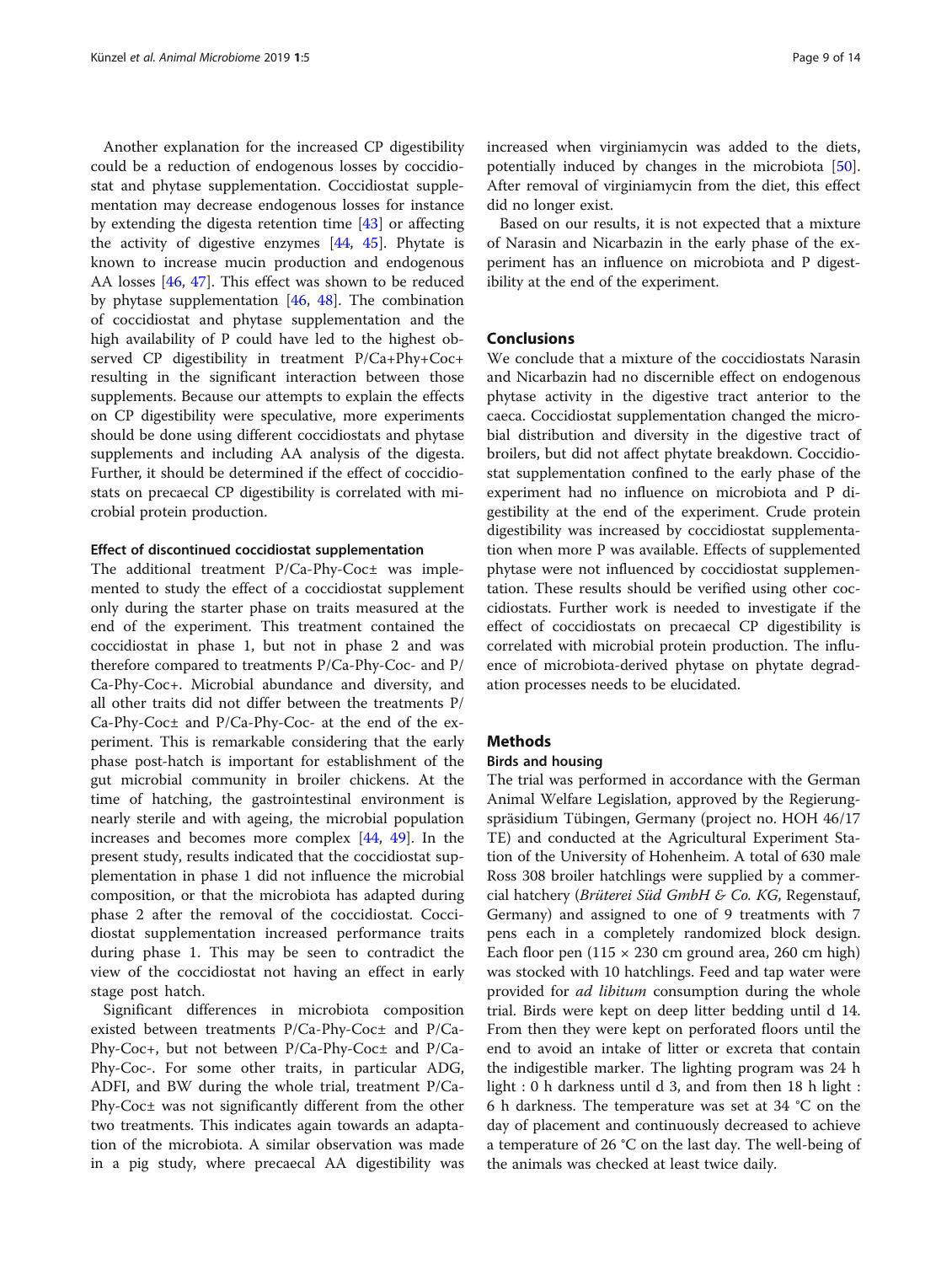# Diets and treatments

Birds were fed corn-soybean meal-based diets in 2 phases (day 1-10 and 10-25). Diets were based on the recommendations of the Gesellschaft für Ernährungs-physiologie (GFE, 1999) [[51](#page-13-0)] with the exception of P and Ca in phase 2 (Table 4). The experiment was designed as a  $2 \times 2 \times 2 + 1$ factorial arrangement of treatments. It included diets without (P/Ca−, 4.2 g P and 6.5 g Ca/kg DM in phase 2) or with monocalcium phosphate and adjusted limestone supplementation ( $P/Ca+$ , 7.0 g P and 10.4 g Ca/kg DM in phase 2), without (Coc-) or with coccidiostat supplementation (Coc+, 50 mg/kg of Narasin and Nicarbazin each; Maxiban®, Elanco, Greenfield, USA), and without (Phy−) or with a modified, E. coli-derived 6-phytase (Phy+, 1,500 FTU/kg feed; Quantum Blue<sup>TM</sup>, AB Vista, Marlborough, UK). In phase 1, P/Ca concentrations of all diets were according to the recommendations of GfE (1999) [[51](#page-13-0)]. Coccidiostat and phytase were supplemented continuously to the respective

Table 4 Ingredient composition of the diets and calculated concentrations

| Ingredient, g/kg                | Phase 1 (d 1-10)     | Phase 2 (d 10-24/25)     |                      |  |
|---------------------------------|----------------------|--------------------------|----------------------|--|
|                                 | $P/Ca+$ <sup>1</sup> | $P/Ca^{-1}$              | $P/Ca+$ <sup>1</sup> |  |
| Corn                            | 550                  | 575                      | 575                  |  |
| Soybean Meal                    | 370                  | 350                      | 350                  |  |
| Soy Crude Oil                   | 30                   | 30                       | 30                   |  |
| Monocalcium Phosphate           | 17                   | $\overline{\phantom{m}}$ | 11                   |  |
| Limestone                       | 16                   | 11                       | 16                   |  |
| Sand                            | i.                   | 16                       | $\overline{a}$       |  |
| Vitamin Premix <sup>2</sup>     | 2                    | $\mathfrak{D}$           | $\mathfrak{D}$       |  |
| Mineral Premix <sup>3</sup>     | 0.5                  | 0.5                      | 0.5                  |  |
| DL-Methionine                   | $\overline{2}$       | 3.5                      | 3.5                  |  |
| Sodium Bicarbonate              | 3                    | 3                        | 3                    |  |
| Sodium Chloride                 | 1.5                  | 1                        | 1                    |  |
| Choline Chloride                | $\mathfrak{D}$       | 2                        | 2                    |  |
| TiO <sub>2</sub>                | 5                    | 5                        | 5                    |  |
| Calculated composition, g/kg DM |                      |                          |                      |  |
| Crude Protein                   | 237                  | 230                      | 230                  |  |
| Total Phosphorus (tP)           | 8.5                  | 4.2                      | 7.0                  |  |
| Calcium                         | 11.5                 | 6.5                      | 10.4                 |  |
| $Ca$ :tP                        | 1.3                  | 1.5                      | 1.5                  |  |

<sup>1</sup>Includes treatments Phy-Coc-, Phy-Coc+, Phy+Coc-, and Phy+Coc+, where Phy- = 0 and Phy+ = 1500 FTU phytase/kg, Coc- = 0 and Coc+ = 50 mg/kg of Narasin and Nicarbazin each in exchange for sand

<sup>2</sup>Vitamin premix (Miavit GmbH, Essen, Germany), provided per kg of complete diet: 10 000 IU vitamin A, 3000 IU vitamin D3, 30 mg vitamin E, 2.4 mg vitamin K3, 100 mcg biotin, 1 mg folic acid, 3 mg vitamin B1, 6 mg vitamin B2, 6 mg vitamin B6, 30 mcg vitamin B12, 50 mg nicotinamide, 14 mg calcium-D-pantothenat 3 Trace element premix (Gelamin Gesellschaft für Tierernährung mbH, Memmingen, Germany), provided per kg of complete diet: 25 mg calcium from carbonate, 80 mg manganese from manganese-(II)-oxide, 60 mg zinc from zinc-oxide, 25 mg iron from ferrous-(II)-sulphate monohydrate, 7.5 mg copper from cupric-(II)-sulphate pentahydrate, 0.6 mg iodine from calcium iodate, 0.2 mg selenium from sodium selenite

diets in phase 1 and 2. An additional treatment (P/Ca-Phy-Coc±) was implemented which contained the coccidiostat in phase 1, but not in phase 2. This treatment intended to study the effect of a coccidiostat fed only during the starter phase on results at the end of the experiment.

The calculated concentration of ME was 14.0 MJ/kg DM in all diets of phase 2. All phase 2 diets contained 5 g/kg  $TiO<sub>2</sub>$  as an indigestible marker. The experimental diets were produced by first mixing all ingredients of the respective phase with the exception of the variable ingredients. For phase 2, this premix was divided into 2 parts. Both parts were then supplemented with either limestone and monocalcium phosphate or sand, and mixed again. Each of the resulting mixtures and the phase 1 premix was then divided into 4 parts and individually supplemented with a mixture of the exogenous phytase product, the coccidiostat, and sand. Afterwards, the diets were mixed again and pelleted without using steam conditioning at a pelleting temperature below 80 °C, which was checked continuously. Pellet diameter was 2 mm for the phase 1 mixtures, and 3 mm for the phase 2 mixtures. Representative samples of each diet were taken, pulverized by a vibrating cup mill (PULVERISETTE 9, Fritsch GmbH, Idar-Oberstein, Germany) and analyzed. Intended concentrations of P, Ca, phytase and coccidiostat were confirmed by analysis (Table [5\)](#page-10-0).

### Sampling and measurements

Animals and feeds were weighed on a pen basis before placement, on d 10, and before slaughter to calculate ADFI, ADG and G:F. To standardize intestinal fill, feed was deprived 2 h before slaughtering followed by 1 h ad libitum access to feed. On d 24 (36 pens; 4 pens from each treatment) and on d 25 (27 pens; 3 pens from each treatment) animals were stunned with a gas mixture of  $35\%$  CO<sub>2</sub>,  $35\%$  $N<sub>2</sub>$ , and 30%  $O<sub>2</sub>$ . For blood samples, two randomly chosen birds per pen were killed by decapitation. The trunk blood was collected in tubes containing clot activator for serum samples or sodium fluoride and heparin for plasma samples. Blood samples were then centrifuged for 10 min at 2,  $500 \times g$  to separate the plasma. The remaining 8 anaesthetized birds of each pen were euthanized by  $CO<sub>2</sub>$  asphyxiation. The right foot of each bird was removed and frozen at -20 °C for bone ash analyses. Digesta from the crop and the terminal part of the ileum, defined as the last two thirds of the section between Meckel´s diverticulum and 2 cm prior the ileo-caeco-colonic junction, were collected and pooled on a pen basis. The crop was clamped with an arterial clamp to prevent emptying, then opened and upended. Crop digesta was gently removed with a spatula without scraping the mucosa, mixed, and pH was measured using a spear-tip electrode (InLab® Solids; Mettler-Toledo, Gießen, Germany) and a subsample was collected into tubes for microbiota analysis. From the terminal ileum, approximately 2 cm was taken from each bird for the microbiota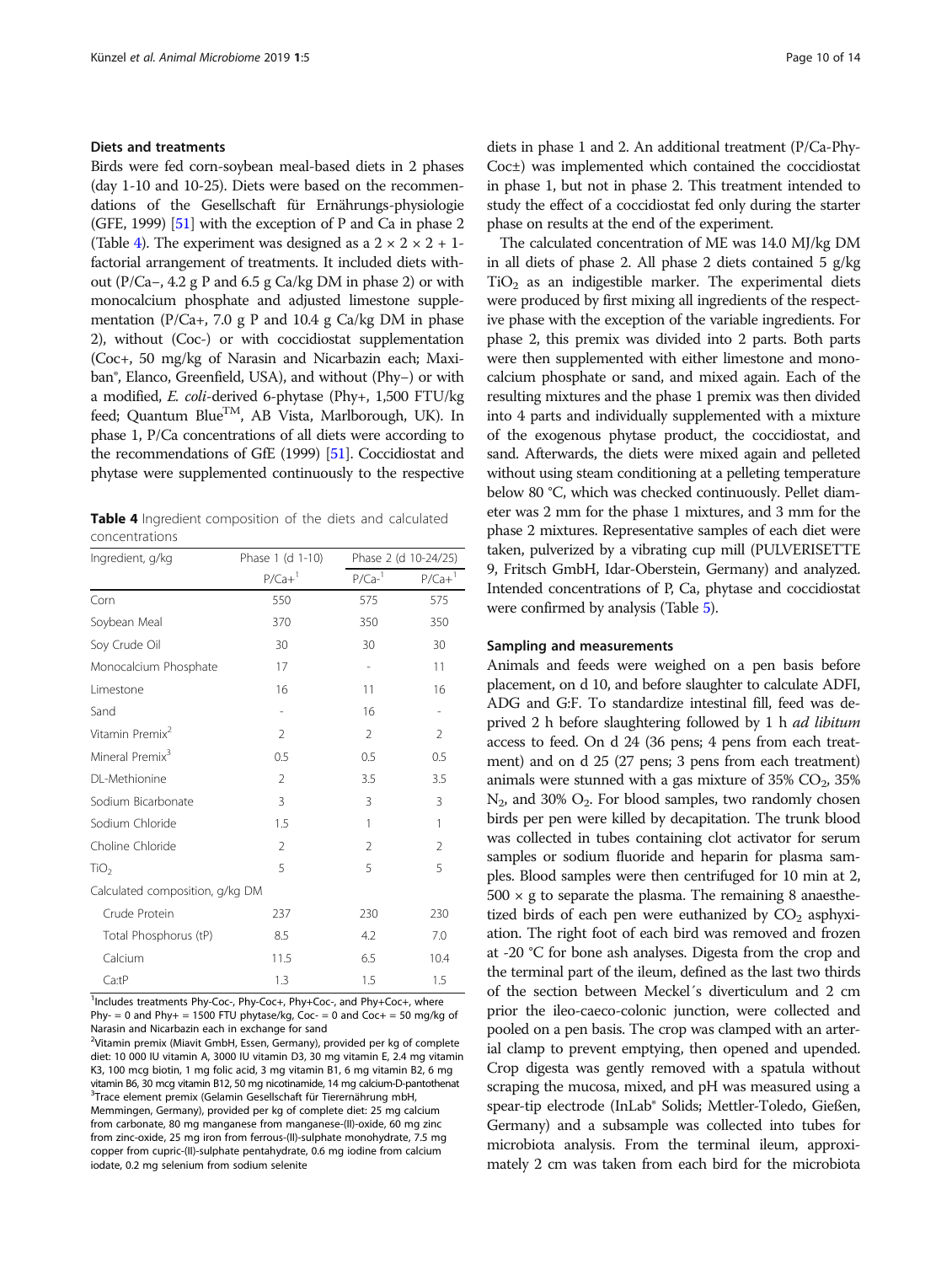|               | P<br>g/kg DM | Ca<br>g/kg DM | Phytase<br>FTU/kg | Narasin<br>mg/kg | Nicarbazin<br>mg/kg | CP<br>g/kg DM | Myo-Inositol<br>g/kg DM | $Ins(1,2,3,4,5)P_5$<br>umol/g DM | $Ins(1,2,4,5,6)P_5$<br>umol/g DM | InsP <sub>6</sub><br>µmol/g DM |
|---------------|--------------|---------------|-------------------|------------------|---------------------|---------------|-------------------------|----------------------------------|----------------------------------|--------------------------------|
|               |              |               |                   |                  | Phase 1             |               |                         |                                  |                                  |                                |
| P/Ca+Phy-Coc- | 8.22         | 11.32         | < 50              | <1               | $\lt$ 1             | 23.5          | 0.2                     | 0.6                              | 1.1                              | 15.7                           |
| P/Ca+Phy-Coc+ | 8.23         | 11.39         | < 50              | 59               | 51                  | 24.6          | 0.2                     | 0.5                              | 1.1                              | 15.8                           |
| P/Ca+Phy+Coc- | 8.60         | 11.94         | 1460              | <1               | $\leq$ 1            | 23.8          | 0.2                     | 0.5                              | 1.0                              | 14.9                           |
| P/Ca+Phy+Coc+ | 8.75         | 11.53         | 1570              | 56               | 51                  | 24.1          | 0.2                     | 0.5                              | 1.0                              | 15.0                           |
|               |              |               |                   |                  | Phase 2             |               |                         |                                  |                                  |                                |
| P/Ca-Phy-Coc- | 4.17         | 6.53          | < 50              | <1               | $\leq$ 1            | 23.2          | 0.2                     | 0.5                              | 1.0                              | 15.1                           |
| P/Ca-Phy-Coc+ | 4.18         | 6.42          | < 50              | 59               | 47                  | 23.2          | 0.2                     | 0.5                              | 1.1                              | 15.2                           |
| P/Ca-Phy+Coc- | 4.19         | 6.48          | 1520              | <1               | $\leq$ 1            | 23.2          | 0.2                     | 0.5                              | 1.1                              | 15.2                           |
| P/Ca-Phy+Coc+ | 4.20         | 6.42          | 1580              | 60               | 45                  | 23.3          | 0.2                     | 0.6                              | 1.2                              | 16.2                           |
| P/Ca+Phy-Coc- | 7.13         | 10.86         | < 50              | <1               | $\leq$ 1            | 23.3          | 0.2                     | 0.5                              | 1.0                              | 15.3                           |
| P/Ca+Phy-Coc+ | 6.84         | 10.34         | < 50              | 56               | 47                  | 23.1          | 0.2                     | 0.5                              | 1.0                              | 15.1                           |
| P/Ca+Phy+Coc- | 6.61         | 10.11         | 1600              | <1               | <1                  | 23.3          | 0.2                     | 0.5                              | 1.0                              | 15.6                           |
| P/Ca+Phy+Coc+ | 6.57         | 10.02         | 1500              | 60               | 50                  | 23.6          | 0.2                     | 0.5                              | 1.0                              | 15.2                           |

<span id="page-10-0"></span>Table 5 Analyzed composition of the experimental diets

analysis. These parts were cut lengthwise, digesta was gently removed with a spatula without scraping the mucosa, pooled and mixed, and pH was measured. Digesta samples for microbiota analysis were immediately stored on ice and later frozen at -80 °C until further analysis. The other parts of the terminal ileum were flushed with cold doubledistilled water. Digesta samples not determined for microbiota analysis were immediately frozen at −20 °C, freezedried, and pulverized. Pulverized samples were stored in airtight containers until further analysis.

#### Chemical analyses

Feed samples were analyzed for DM according to the official methods in Germany (Verband Deutscher Landwirtschaftlicher Untersuchungs- und Forschungsanstalten (VDLUFA), method no. 3.1) [[52](#page-13-0)]. Pulverized feed and ileum digesta samples were analyzed for CP using VDLUFA method no. 4.1.1. [[52](#page-13-0)] and for P, Ca, and  $TiO<sub>2</sub>$ using the modified sulfuric and nitric acid wet digestion method of Boguhn et al. [[53](#page-13-0)]. Measurements were done using inductively coupled plasma optical emission spectrometry, described in detail by Zeller et al. [\[2](#page-12-0)].

The extraction and measurement of  $InsP_{3-6}$  isomers in feed and digesta were carried out using the method of Zeller et al. [[2](#page-12-0)] with slight modifications, described in detail by Sommerfeld et al. [[4](#page-12-0)]. Using this methodology, separation of enantiomers is not possible. Hence, the presentation of results does not distinguish between D- and L-form. Filtrates were analyzed using high-performance ion chromatography and UV detection at 290 nm in an ICS-3000 system (Dionex, Idstein, Germany). Since some specific  $InsP<sub>3</sub>$  isomer standards were not available, theses isomers could not be identified. A clear discrimination between the isomers Ins(1,2,6) $P_3$ , Ins(1,4,5) $P_3$ , and Ins(2,4,5) $P_3$  was not possible due to co-elution. Thus, the term  $InsP_{3x}$  will be used for these isomers with unknown proportions.

For analysis of MI, feed and digesta were analyzed according to Sommerfeld et al. [[4\]](#page-12-0). Measurements were done using an Agilent 5977A gas chromatograph/mass spectrometer (Waldbronn, Germany) with deuterated MI used as an internal standard.

Alkaline phosphatase, Ca and  $P_i$  in blood serum were analyzed at the IDEXX BioResearch Vet Med Labor GmbH (Ludwigsburg, Germany) with a Beckman Olympus AU480. Pi was measured as phosphomolybdate complex and Ca according to the Arsenazo method. For ALP, the method of the International Federation of Clinical Chemistry with 2-amino-2-methyl-1-propanol buffer was used [[54\]](#page-13-0).

The right foot of each bird was detached at the *articula*tio intertarsalis including skin, claws, and all adhering tissues after defrosting. Feet were washed with distilled water, first dried for 48 h at 60 °C in a convection oven (VL 115, VWR International GmbH, Darmstadt, Germany), then for 72 h at 103 °C. Subsequently, they were ashed in a muffle furnace (Nabertherm L 40/11/B170, Nabertherm GmbH, Bremen, Germany) for 48 h at 600 °C.

Feed samples were analyzed for phytase activity by AB Vista Laboratories (Ystrad Mynach, UK) using the analytical method of the supplier (pH 4.5, 60 °C) followed by transferring the results to the commonly used FTU by a validated transfer factor.

For analysis of coccidiostat, feed samples were measured with high performance liquid chromatography at the LUFA Speyer (Germany). Narasin was analyzed according to VDLUFA method no. 14.22.1 [[52](#page-13-0)], and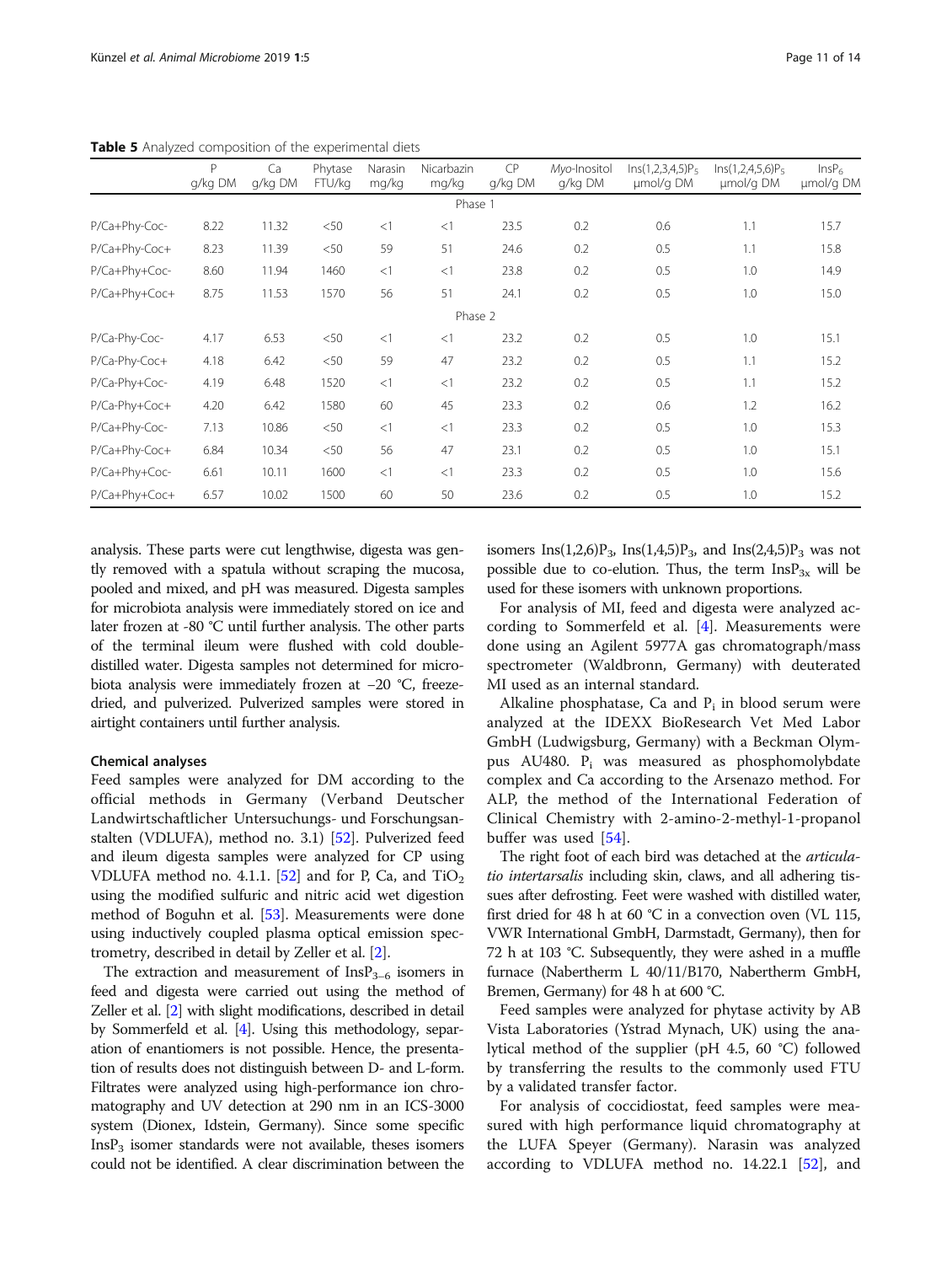Nicarbazin according to method DIN EN 15782 of the European Committee for Standardization [\[55](#page-13-0)].

# DNA extraction, illumina amplicon sequencing and data analysis

DNA from crop and ileum digesta samples was extracted with the commercial DNA extraction kit FastDNATM Spin Kit for Soil (MP Biomedicals LLC, Solon, OH, USA) following the manufacturer's instructions. DNA was quantified with a NanoDrop<sup>TM</sup> 2000 spectrophotometer (Thermo Fisher Scientific, Waltham, MA, USA) and stored at -20 °C. Illumina library was prepared according to Kaewtapee et al. [[56\]](#page-13-0). In brief, the V1-2 region of the 16S rRNA gene was amplified in a two-step polymerase-chain reaction (PCR). One microliter of DNA was used as template in the first PCR, where the forward primer contains a six-nucleotide barcode and both primers have sequences complementary to the Illumina adapters. Subsequent, one microliter of the first PCR product was used in a second PCR following the same conditions, where both primers were complemented to the sequences of Illumina multiplexing and Illumina index primers [[57\]](#page-13-0). The amplicons were verified in an agarose gel electrophoresis with a 2 % agarose gel (ROTH Bioenzyme). Purification and normalization were done through the SequalPrep<sup>TM</sup> Normalization Plate Kit (Thermo Fisher Scientific, Waltham, MA, USA). The amplicons were pooled per Index and a second purification was performed with the MinElute PCR Purification Kit (Qiagen). Samples were sequenced using the 250 bp paired-end sequencing chemistry on an Illumina MiSeq platform.

Raw reads were checked for quality, assembled and aligned using Mothur pipeline tool [[58](#page-13-0)]. The data included 74,662 ± 3,399 sequences per sample. The UCHIME program included in Mothur pipeline was used to identify possible chimeras [[59\]](#page-13-0). Reads were clustered at 97 % identity into 681 OTUs. Only OTU with an average abundance higher than 0.0001 % and a sequence length >250 bp were considered for further analysis. The closest representative was manually identified using seqmatch from the Ribosomal Database Project [[60\]](#page-13-0). Sequences were submitted to the European Nucleotide Archive (study accession number PRJEB28349).

# Calculations and statistical analyses

To calculate ADG and ADFI, birds' weight gain or feed consumption on a pen basis were divided by days of life of all animals in a pen. Dead animal´s weight and the pen feed consumption up to the day of occurrence were recorded and considered in the calculation of performance traits. The precaecal digestibility of P, Ca, and CP as well as the  $InsP_6$  disappearance (Y) were calculated with the following equation:

$$
Y\left(\%\right)=100-100*\left(\begin{array}{c|c} Ti\ in\ feed\\ Ti\ in\ digesta\end{array}*\frac{y\ in\ digesta}{y\ in\ feed}\right)
$$

Where y is the concentration of the respective trait and Ti and y are in grams per kilogram DM.

All traits with the exception of the microbiota data were analyzed using a three-way ANOVA with the MIXED procedure of the software package SAS for Windows (version 9.3; SAS Institute Inc., Cary, NC). While treatment effects were taken as fixed, block effects were assumed as random. For each trait, heterogeneity of error variances between treatments, P/Ca-, phytase- or coccidiostat-levels and combinations of these factors were tested and the model with the smallest AIC was used. For all traits analyzed in this experiment, with the exception of blood and bone ash, samples were pooled on a pen basis and therefore the pen was determined as experimental unit. The following model was fitted:

$$
Y_{ijkl} = \mu + s_{\rm l} + \alpha_{\rm il} + \beta_{\rm il} + \gamma_{\rm kl} + (\alpha \beta)_{\rm ijl} + (\alpha \gamma)_{\rm ikl} + (\beta \gamma)_{\rm jkl} + (\alpha \beta \gamma)_{\rm ijl} + \varepsilon_{\rm ijkl}
$$

Where:  $Y_{ijk}$  = observation of the response variable,  $\mu$  = general effect,  $s_1$  = effect of treatment P/Ca-Phy-Coc±,  $\alpha_{il}$  = effect of P/Ca supplementation,  $\beta_{il}$  = effect of phytase supplementation,  $\gamma_{kl}$  = effect of coccidiostat supplementation, all possible interactions among the effects and  $\varepsilon_{ijkl}$  = residual error. A graphical check of residuals for normal distribution and homogeneity of variance was done. After finding significant effects, simple or marginal means were compared using a multiple t-test. Blood and bone ash were obtained from individual birds, so the bird was considered as the experimental unit. In this case the pen was included as random effect to the model described above. For bone ash, day of drying and ashing were additionally considered as random effects.

The sequencing dataset was statistical analysed using PRIMER software (version 7.0.9, PRIMER-E, Plymouth Marine Laboratory, Plymouth, UK) in a multivariate analysis. The dataset was first standardized by total, then comparisons between samples were done through a sample similarity matrix using the Bray-Curtis coefficient. Intersection matrix to define core microbiota was done based on the R package UpSet  $[61]$  $[61]$ . The community similarity structure was depicted through nMDS. Samples were represented as points in low-dimensional 2D space. A hierarchical cluster analysis was done to show the similarity between samples. PERMANOVA, a non-parametric multivariate statistical test, was used to study the significant differences and interactions of P/ Ca, phytase and coccidiostat supplementation on the microbial community in crop and ileum and between the sections. The similarity percentage analysis (SIMPER) identified the OTU contribution to the similarity among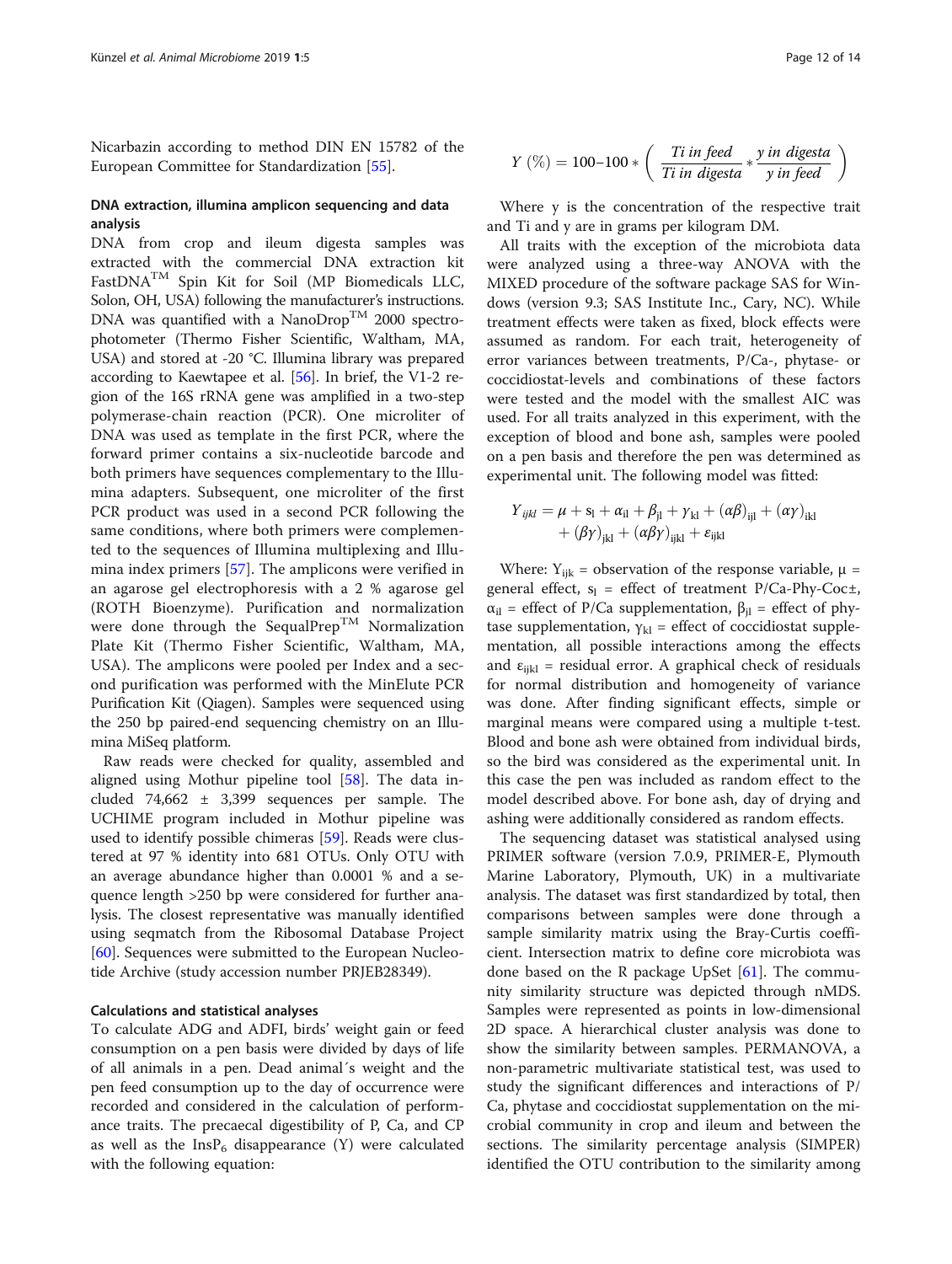<span id="page-12-0"></span>samples within each treatment. The Shannon-Weaver index of diversity (H') was used to calculate sample diversity. Differences in the abundance of OTUs between treatments were evaluated using the unpaired Welch's t-test in Excel that is able to handle unequal variances, unequal sample sizes and non-parametric data [[62\]](#page-13-0). Correlations were estimated with Pearson correlation coefficient (9999 permutations) using PRISM6 (GraphPad Software, CA). For all statistical analyses, significance was declared at  $P \leq 0.05$ .

# Additional file

[Additional file 1:](https://doi.org/10.1186/s42523-019-0006-2) Table S1. Effect of the experimental diets on InsP isomers and pH in crop digesta. Table S2. Effect of the experimental diets on InsP isomers, myo-inositol and pH in ileum digesta. Table S3. Effect of the experimental diets and the sampling section on the microbial composition (PERMANOVA analysis). Table S4. Effect of different coccidiostat treatments on performance traits of broilers. Table S5. Effect of different coccidiostat treatments on precaecal nutrient digestibility, InsP<sub>6</sub> disappearance and foot ash. Table S6. Effect of different coccidiostat treatments on blood metabolites and pH in digesta. Figure S1. Distribution of the Operational Taxonomic Units (OTUs). Figure S2. Cluster analysis for crop (A) and ileum (B) digesta samples. Figure S3. Non-metric multidimensional scaling plot illustrating the global bacterial community structure. Figure S4. Relative abundance for more abundant Operational Taxonomic Units (OTUs) in Crop (A) and ileum (B) digesta samples. (DOCX 4972 kb)

#### Abbreviations

ADFI: Average daily feed intake; ADG: Average daily gain; ANOVA: Analysis of variance; BW: Bodyweight; Ca: Calcium; Coc: Coccidiostat; CP: Crude protein; G:F: Gain-to feed ratio; H': Shannon-weaver index of diversity; InsP<sub>6</sub>: Myoinositol 1,2,3,4,5,6-hexakis(dihydrogen phosphate); MI: Myo-inositol; nMDS: Non-metric multidimensional scaling plot; OTU: Operational taxonomic units; P: Phosphorus; P/Ca: Phosphorus and Calcium; PCR: Polymerase-chain reaction; Phy: Phytase; P<sub>i</sub>: Inorganic phosphate

#### Acknowledgements

The authors acknowledge the support by the State of Baden-Württemberg through bw-HPC. Authors are also grateful for the analyses of feed for Narasin and Nicarbazin by LUFA Speyer.

#### Authors' contributions

Conceived and designed the experiment: SK, MR, IK, ACS. Performed the experiments: SK, RK, DBM. Animal data analysis: SK, VS, MR. Microbial data analysis: DBM, RK, ACS. Statistical analysis: SK, ACS, DBM, RK. Drafting the paper: SK, DBM. Paper revisions and final approval: SK, DBM, VS, MR, ACS, IK.

#### Funding

Not applicable.

## Availability of data and materials

All data generated or analysed during this study are included in this published article and its supplementary information files.

#### Ethics approval

The trial was performed in accordance with the German Animal Welfare Legislation, approved by the Regierungspräsidium Tübingen, Germany (project no. HOH 46/17 TE).

#### Consent for publication

Not applicable.

#### Competing interests

The authors declare that they have no competing interests.

#### Author details

1 Institut für Nutztierwissenschaften, Universität Hohenheim, 70599 Stuttgart, Germany. <sup>2</sup>AB Vista, 64293 Darmstadt, Germany.

#### Received: 29 November 2018 Accepted: 27 May 2019 Published online: 28 June 2019

#### References

- 1. Leytem AB, Willing BP, Thacker PA. Phytate utilization and phosphorus excretion by broiler chickens fed diets containing cereal grains varying in phytate and phytase content. Anim Feed Sci Technol. 2008;146:160–8.
- 2. Zeller E, Schollenberger M, Kühn I, Rodehutscord M. Hydrolysis of phytate and formation of inositol phosphate isomers without or with supplemented phytases in different segments of the digestive tract of broilers. J Nutr Sci. 2015;4:e1.
- 3. Zeller E, Schollenberger M, Witzig M, Shastak Y, Kühn I, Hoelzle LE, Rodehutscord M. Interactions between supplemented mineral phosphorus and phytase on phytate hydrolysis and inositol phosphates in the small intestine of broilers. Poult Sci. 2015;94:1018–29.
- 4. Sommerfeld V, Schollenberger M, Kühn I, Rodehutscord M. Interactive effects of phosphorus, calcium, and phytase supplements on products of phytate degradation in the digestive tract of broiler chickens. Poult Sci. 2018;97:1177–88.
- 5. Rodehutscord M, Rosenfelder P. Update on phytate degradation pattern in the gastrointestinal tract of pigs and broiler chickens: In: Phytate destruction - consequences for precision in animal nutrition 2016:15–32. Wageningen, Netherlands: Wageningen Academic Publishers.
- 6. Sommerfeld V, van Kessel AG, Classen HL, Schollenberger M, Kühn I, Rodehutscord M. Phytate degradation in gnotobiotic broiler chickens and effects of dietary supplements of phosphorus, calcium, and phytase. Poult Sci 2019, in press, doi[:https://doi.org/10.3382/ps/pez309.](https://doi.org/10.3382/ps/pez309)
- 7. Rodehutscord M, Adeola O, Angel R, Bikker P, Delezie E, Dozier WA, et al. Results of an international phosphorus digestibility ring test with broiler chickens. Poult Sci. 2017;96:1679–87.
- 8. WPSA. Determination of phosphorus availability in poultry. World Poult Sci J. 2013;69:687–98.
- 9. European Union. Register of feed additives pursuant to Regulation (EC) No 1831/2003 Annex I: List of additives. 2019.
- 10. Daeseleire E, van Pamel E, van Poucke C, Croubels S. Veterinary drug residues in foods: In: Chemical contaminants and residues in food. second ed: Woodhead Publishing; 2017. p. 117–53.
- 11. Johansen CH, Bjerrum L, Pedersen K. Impact of salinomycin on the intestinal microflora of broiler chickens. Acta Vet Scand. 2007;49:30.
- 12. Danzeisen JL, Kim HB, Isaacson RE, Tu ZJ, Johnson TJ. Modulations of the chicken cecal microbiome and metagenome in response to anticoccidial and growth promoter treatment. PLoS ONE. 2011;6:e27949.
- 13. Ludvigsen J, Svihus B, Rudi K. Rearing room affects the non-dominant chicken cecum microbiota, while diet affects the dominant microbiota. Front Vet Sci. 2016;3:16.
- 14. Lee N-K, Lee E-K, Paik H-D. Potential probiotic properties of phytaseproducing Lactobacillus salivarius FC113. Ann Microbiol. 2013;63:555–60.
- 15. Sumengen M, Dincer S, Kaya A. Production and characterization of phytase from Lactobacillus plantarum. Food Biotechnol. 2013;27:105–18.
- 16. Amritha GK, Halami PM, Venkateswaran G. Phytate dephosphorylation by Lactobacillus pentosus CFR3. Int J Food Sci Technol. 2017;52:1552–8.
- 17. Sümegen M, Dincer S, Kaya A. Phytase production from Lactobacillus brevis. Turk J Biol. 2012;36:533–41.
- 18. Abbas Hilmi HT, Surakka A, Apajalahti J, Saris PEJ. Identification of the most abundant Lactobacillus species in the crop of 1- and 5-week-old broiler chickens. Appl Environ Microbiol. 2007;73:7867–73.
- 19. Witzig M, Camarinha-Silva A, Green-Engert R, Hoelzle K, Zeller E, Seifert J, et al. Spatial variation of the gut microbiota in broiler chickens as affected by dietary available phosphorus and assessed by T-RFLP analysis and 454 pyrosequencing. PLoS ONE. 2015;10:e0143442.
- 20. Crisol-Martínez E, Stanley D, Geier MS, Hughes RJ, Moore RJ. Understanding the mechanisms of zinc bacitracin and avilamycin on animal production: linking gut microbiota and growth performance in chickens. Appl Microbiol Biotechnol. 2017;101:4547–59.
- 21. McCormick K, Walk CL, Wyatt CL, Adeola O. Phosphorus utilization response of pigs and broiler chickens to diets supplemented with antimicrobials and phytase. Anim Nutr. 2017;3:77–84.